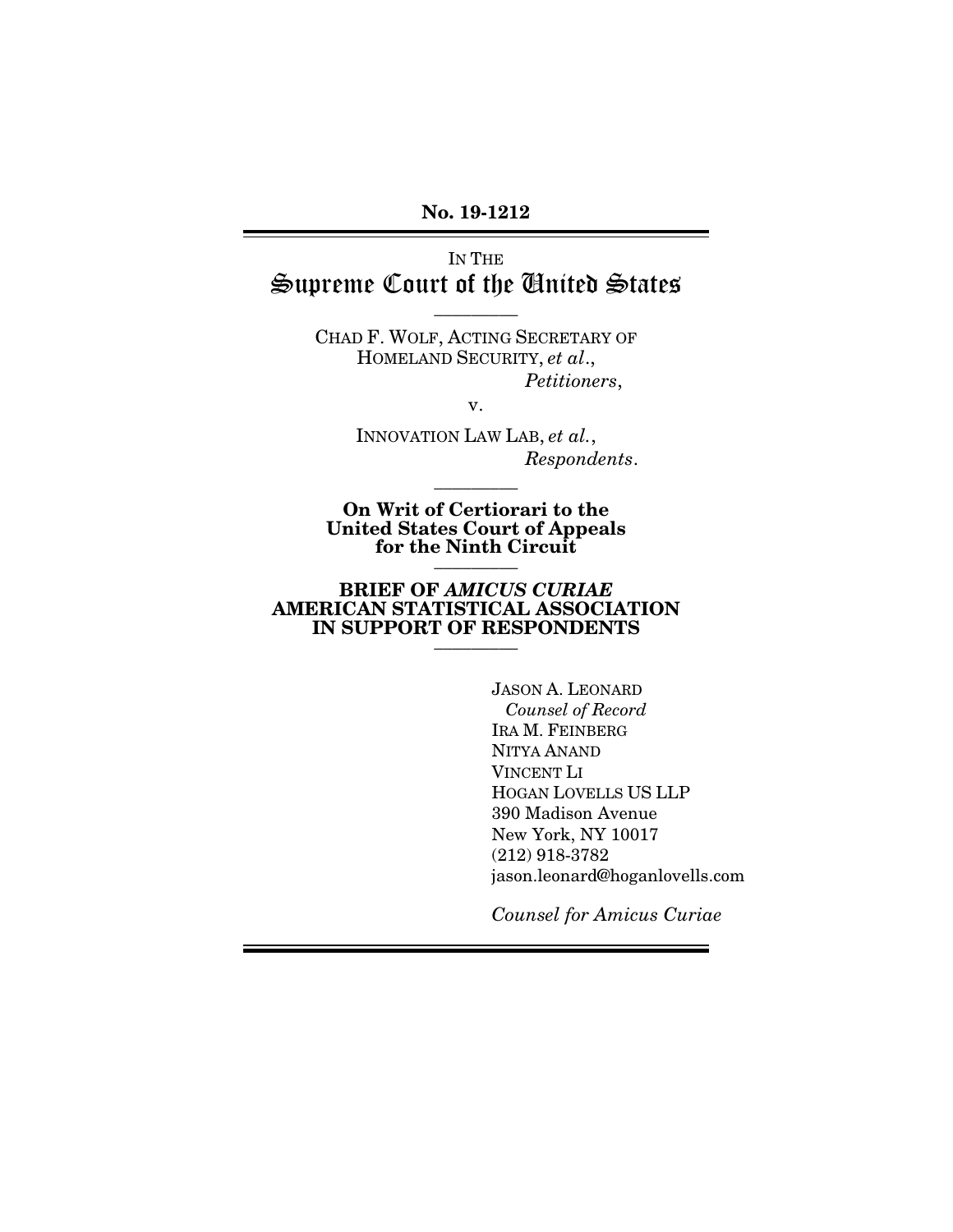### INTEREST OF AMICUS CURIAE INTEREST OF AMICUS CURIAE

The American Statistical Association ("ASA") re-The American Statistical Association ("ASA") respectfully submits this brief as amicus curiae.<sup>1</sup> The ASA is the world's largest community of statisticians, ASA is the world's largest community of statisticians, and one of the oldest continuously operating profes-and one of the oldest continuously operating professional science societies in the United States. Its mem-sional science societies in the United States. Its members generally hold advanced degrees and serve in in-bers generally hold advanced degrees and serve in industry, government and academia in more than 90 dustry, government and academia in more than 90 countries, advancing research and promoting sound statistical practice to inform public policy. With over statistical practice to inform public policy. With over 18,000 members, who are primarily but not exclu-18,000 members, who are primarily but not exclusively located in the United States, the American Sta-sively located in the United States, the American Statistical Association is the "Big Tent for Statistics" worldwide. Since its founding in 1839, the American tistical Association is the "Big Tent for Statistics" worldwide. Since its founding in 1839, the American Statistical Association has supported excellence in the development, application, and dissemination of statis-Statistical Association has supported excellence in the development, application, and dissemination of statistical science through meetings, publications, member-tical science through meetings, publications, membership services, education, accreditation, and advocacy.

ship services, education, accreditation, and advocacy.<br>The ASA has a strong interest in supporting the appropriate use of statistics, not only for academic, sci-propriate use of statistics, not only for academic, scientific, and commercial purposes, but also when used to implement government policy and law. As this case to implement government policy and law. As this case involves the application of statistics concerning the application process for asylum seekers, the ASA involves the application of statistics concerning the application process for asylum seekers, the ASA

<sup>1</sup> Pursuant to Rule 37.6, amicus affirms that no party or coun- Pursuant to Rule 37.6, amicus affirms that no party or counsel for a party authored or paid for this brief in whole or in part, or made a monetary contribution to fund the brief's preparation or submission. No one other than amicus or their members or counsel made a monetary contribution to the brief. All parties have consented to the filing of this brief. 1 sel for a party authored or paid for this brief in whole or in part,<br>or made a monetary contribution to fund the brief's preparation<br>or submission. No one other than amicus or their members or<br>counsel made a monetary contr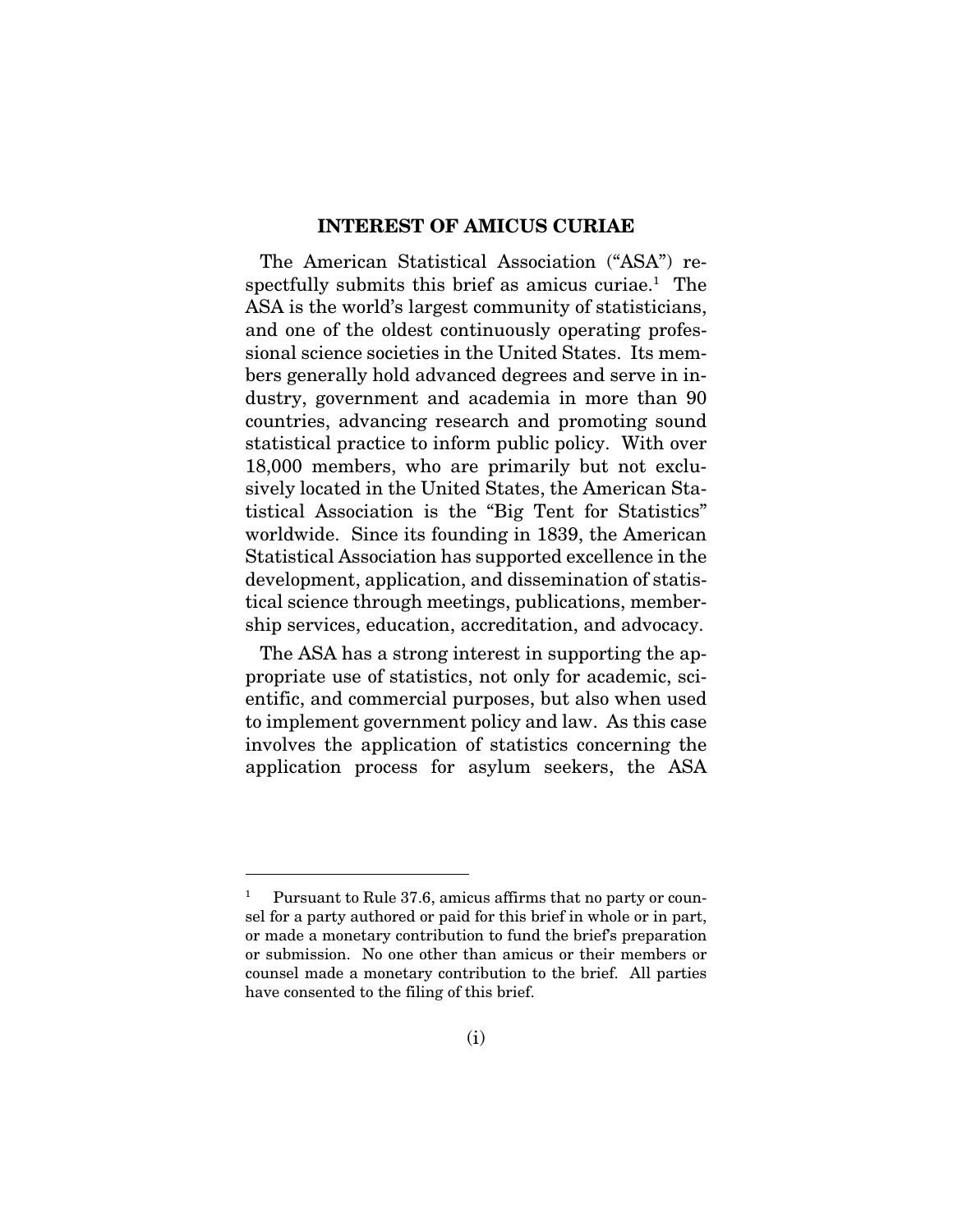provides herein its views concerning the potential provides herein its views concerning the potential misuse of the cited asylum statistics in this case.<sup>2</sup>

<sup>2</sup> While ASA's interest is focused on the proper use of statistics in this case (and generally in the law), ASA takes no position on the wisdom or legality of the immigration policies or laws at issue in this case. 2 While ASA's interest is focused on the proper use of statistics in this case (and generally in the law), ASA takes no position on the wisdom or legality of the immigration policies or laws at issue in this case.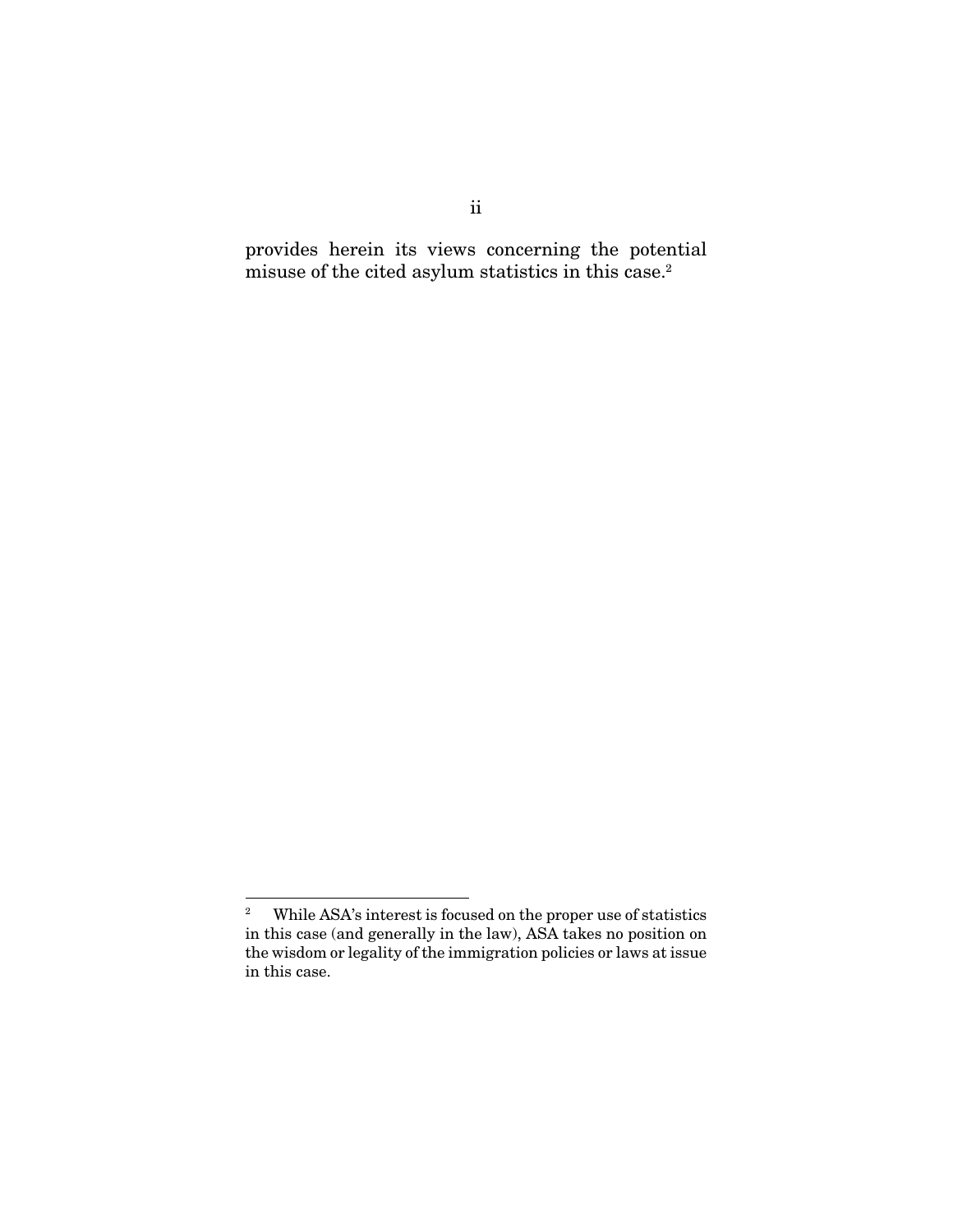### TABLE OF CONTENTS TABLE OF CONTENTS

|      | <b>INTRODUCTION AND SUMMARY OF</b>                                             |
|------|--------------------------------------------------------------------------------|
|      |                                                                                |
|      |                                                                                |
| I.   | DHS RELIES ON LIMITED STATIS-                                                  |
|      | TICS IN SUPPORT OF THE IMPLE-                                                  |
|      | OF ITS MIGRANT<br>MENTATION                                                    |
|      |                                                                                |
| II.  | DHS MAKES UNSUPPORTED AS-                                                      |
|      | SUMPTIONS CONCERNING THE<br>ASYLUM PROCESS, WHICH LIMIT                        |
|      | VALID CONCLUSIONS<br>THE<br><b>ONE</b>                                         |
|      | CAN DRAW FROM THE STATISTI-                                                    |
|      |                                                                                |
|      | DHS Erroneously Suggests That<br>A.                                            |
|      | Nearly Half Of Northern Triangle                                               |
|      | Asylum Seekers Who Pass Credi-                                                 |
|      | ble Fear Screening Lack Meritori-                                              |
|      |                                                                                |
|      | DHS Cannot Draw Valid Conclu-<br><b>B.</b><br>sions Regarding Meritorious Asy- |
|      | lum Cases Using In Absentia                                                    |
|      | Rates                                                                          |
|      | C.<br>DHS's 9% Asylum Grant Rate Is                                            |
|      | Misleading And Does Not Reflect                                                |
|      | the Merits of Unadjudicated Asy-                                               |
|      |                                                                                |
| III. | ASYLUM STATISTICS ARE<br><b>DHS</b>                                            |
|      | TAINTED BY SELECTION BIAS  11                                                  |

111 iii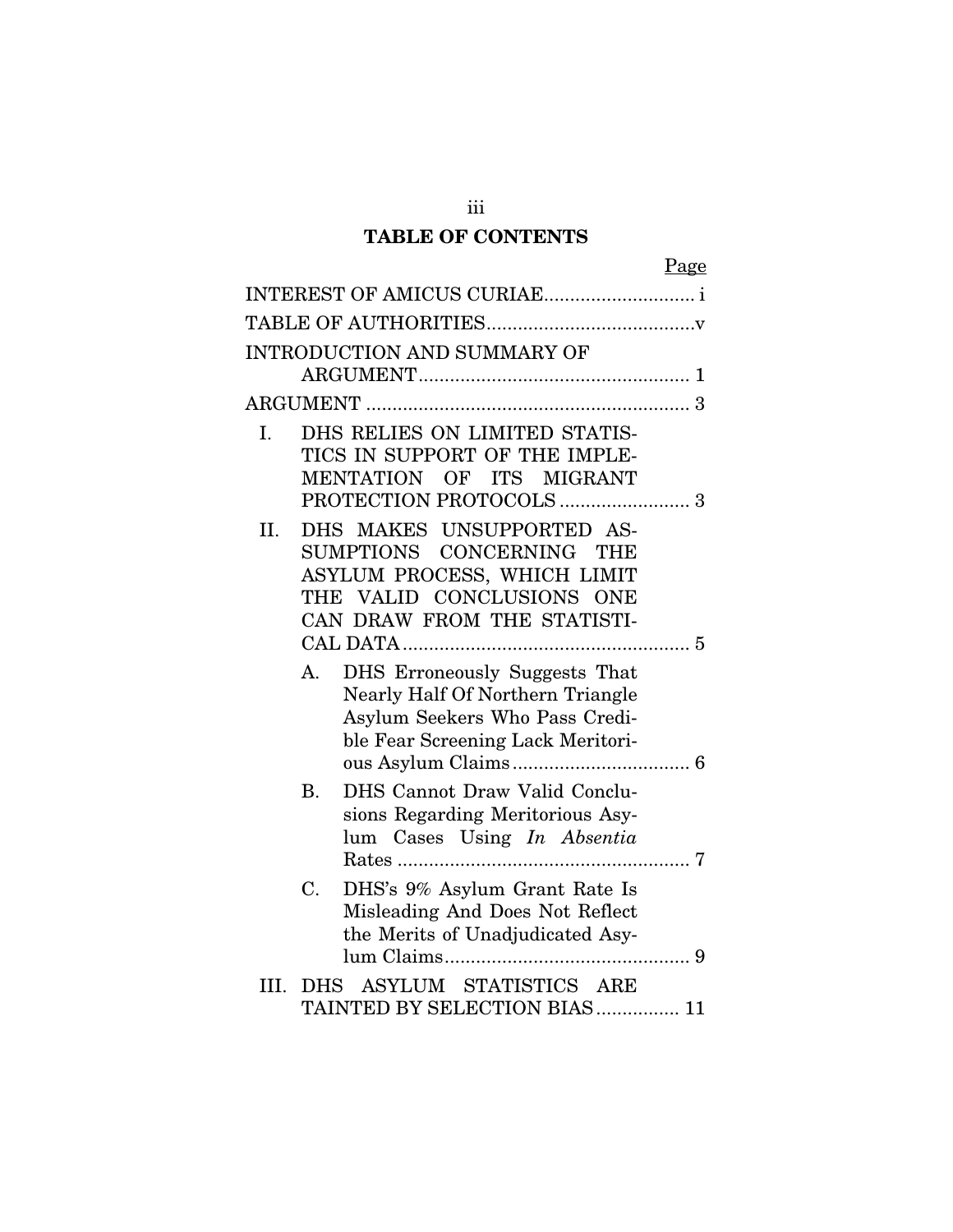## TABLE OF CONTENTS—Continued TABLE OF CONTENTS—Continued

|     | A.          | DHS's Reliance On Cases Com-<br>pleted in FY2018 Fails To Account<br>For The Typical Completion Time-                                                                           |
|-----|-------------|---------------------------------------------------------------------------------------------------------------------------------------------------------------------------------|
|     | <b>B.</b>   | DHS's Reliance On FY2018 Sta-<br>tistics Alone Improperly Assumes<br>That One Fiscal Year Is Repre-<br>sentative Of All Future Cases 15                                         |
|     | $C_{\cdot}$ | DHS's Selection Bias Is Analogous<br>To Classic Examples Of Selection<br>Bias In The Statistics Literature 17                                                                   |
| IV. |             | THE REDUCTION IN MIGRANTS<br>ARRIVING AT THE SOUTHERN<br>BORDER CANNOT PROPERLY BE<br><b>CLAIMED TO REFLECT A REDUC-</b><br>TION IN MERITLESS ASYLUM<br>CLAIMS UNDER THE MPP 20 |
| V.  |             | STATISTICAL DATA GENERATED<br>AFTER THE MPP'S IMPLEMENTA-<br>TION CANNOT BE USED TO JUS-                                                                                        |
|     |             |                                                                                                                                                                                 |

iv iv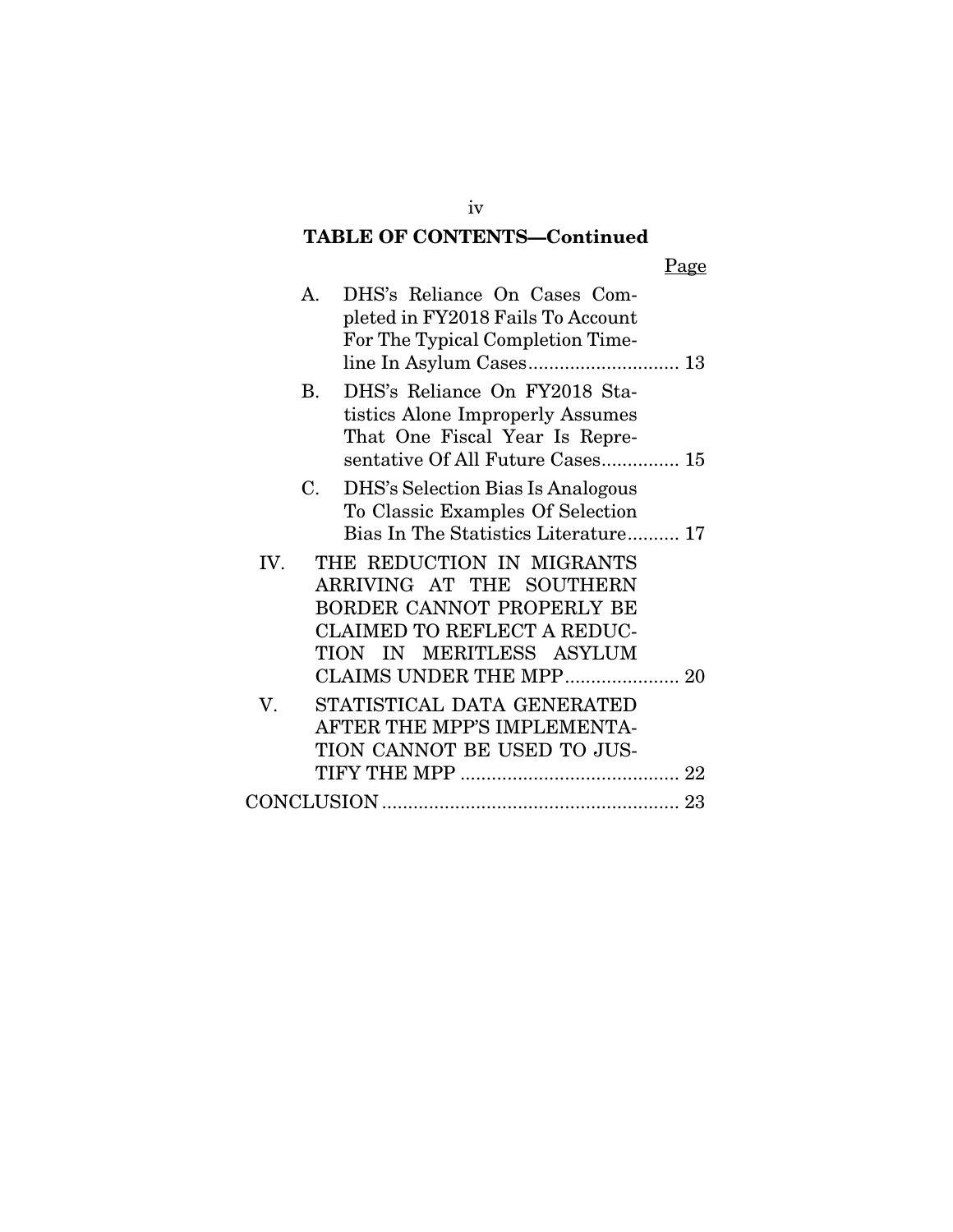# V v TABLE OF AUTHORITIES TABLE OF AUTHORITIES

 $Page(s)$ 

#### CASES: CASES:

| Brown v. Ent. Merchs. Ass'n,                                                                                                                                                                                                       |
|------------------------------------------------------------------------------------------------------------------------------------------------------------------------------------------------------------------------------------|
| Students for Fair Admissions, Inc. v. Presi-<br>dent & Fellows of Harvard Coll.,                                                                                                                                                   |
| Verisign, Inc. v. XYZ.COM LLC,                                                                                                                                                                                                     |
| <b>STATUTE:</b>                                                                                                                                                                                                                    |
|                                                                                                                                                                                                                                    |
| <b>REGULATIONS:</b>                                                                                                                                                                                                                |
| Aliens Subject to a Bar on Entry Under Cer-<br>tain Presidential Proclamations; Proce-<br>dures for Protection Claims,                                                                                                             |
|                                                                                                                                                                                                                                    |
| <b>OTHER AUTHORITIES:</b>                                                                                                                                                                                                          |
| American Immigration Council, <i>Immigrants</i><br>and Families Appear in Court: Setting the<br>Record Straight (July 30, 2019), available<br>at https://www.americanimmigrationcoun-<br>cil.org/research/immigrants-and-families- |
| N.E. Breslow & N.E. Day, Int'l Agency for<br>Rsch. on Cancer, World Health Org., Sta-<br>tistical Methods In Cancer Research: Vol-<br>ume II—The Design and Analysis of Cohort                                                     |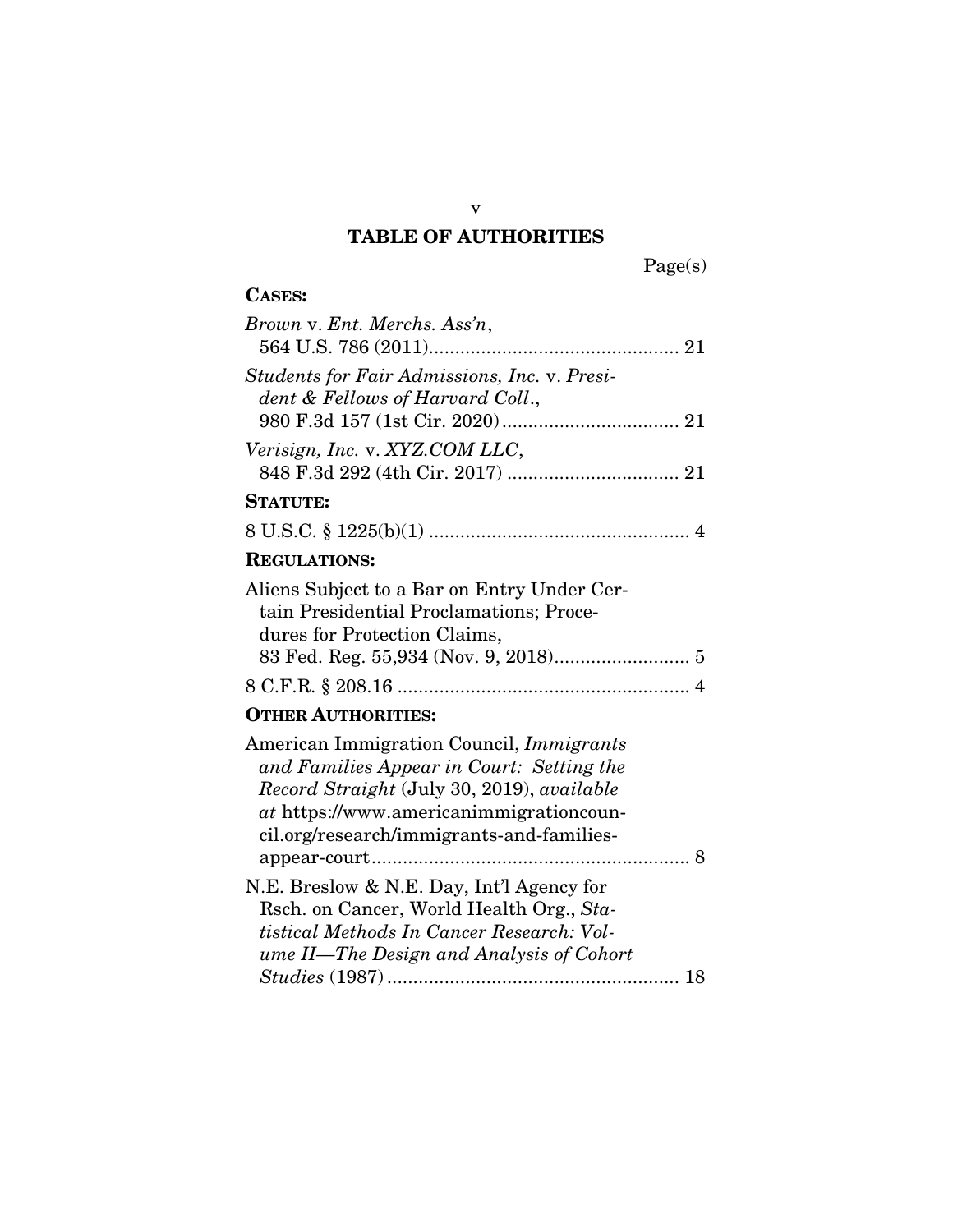## TABLE OF AUTHORITIES—Continued TABLE OF AUTHORITIES—Continued

| Jordan Ellenberg, How Not to be Wrong: The<br>Power of Mathematical Thinking (2014)  18                                                                                                                                                                                       |
|-------------------------------------------------------------------------------------------------------------------------------------------------------------------------------------------------------------------------------------------------------------------------------|
| <b>Executive Office for Immigration Review</b><br>("EOIR"), U.S. Dep't of Justice, FY2018<br>Yearbook, available at https://www.jus-<br>tice.gov/eoir/file/1198896/download 8, 16, 17                                                                                         |
| Sharon L. Lohr, Sampling: Design and                                                                                                                                                                                                                                          |
| Susan Carol Losh, Dependent and Independ-<br>ent Variables, The Wiley Blackwell Ency-                                                                                                                                                                                         |
| Marc Mangel & Francisco J. Samaniego,<br>Abraham Wald's Work on Aircraft Surviva-                                                                                                                                                                                             |
| A.J. McMichael, R. Spirtas & L. L. Kupper,<br>An Epidemiological Study of Mortality<br>within a Cohort of Rubber Workers, 1964-<br>72, 16 J. Occupational Med. 458 (1974) 18                                                                                                  |
| <b>Transactional Records Access Clearinghouse</b><br>- Immigration, Syracuse University,<br>Asylum Representation Rates Have Fallen<br>Amid Rising Denial Rates (Nov. 28, 2017),<br><i>available at https://trac.syr.edu/immigra-</i><br>$\text{tion/reports/491}/\dots$<br>7 |
| <b>Transactional Records Access Clearinghouse</b><br>- Immigration, Syracuse University,<br><b>Immigration Court Case Completion Times</b><br>Jump as Delays Lengthen (Dec. 21, 2020),<br><i>available at https://trac.syr.edu/immigra-</i>                                   |

vi vi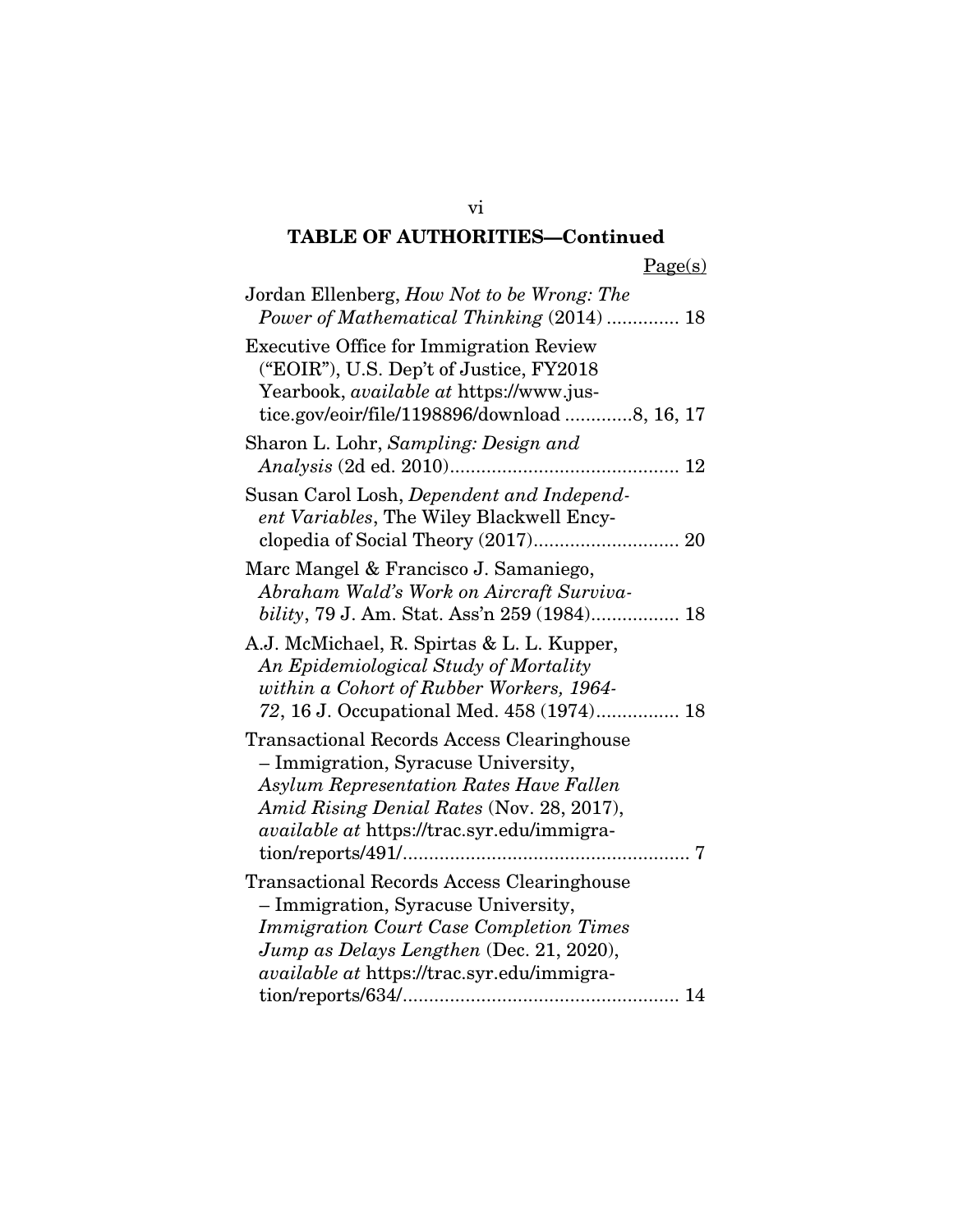## TABLE OF AUTHORITIES—Continued TABLE OF AUTHORITIES—Continued

 $Page(s)$ 

| Mark Twain, Mark Twain's Autobiography:        |
|------------------------------------------------|
| Volume I (P.F. Collier & Son Co. 1924)  1      |
| Abraham Wald, A Reprint of "A Method of        |
| <b>Estimating Plane Vulnerability Based on</b> |
| Damage of Survivors" by Abraham Wald           |
| (Nov. 3, 1980), available at                   |
| https://apps.dtic.mil/dtic/tr/fulltext/u2/a091 |
|                                                |

vii vii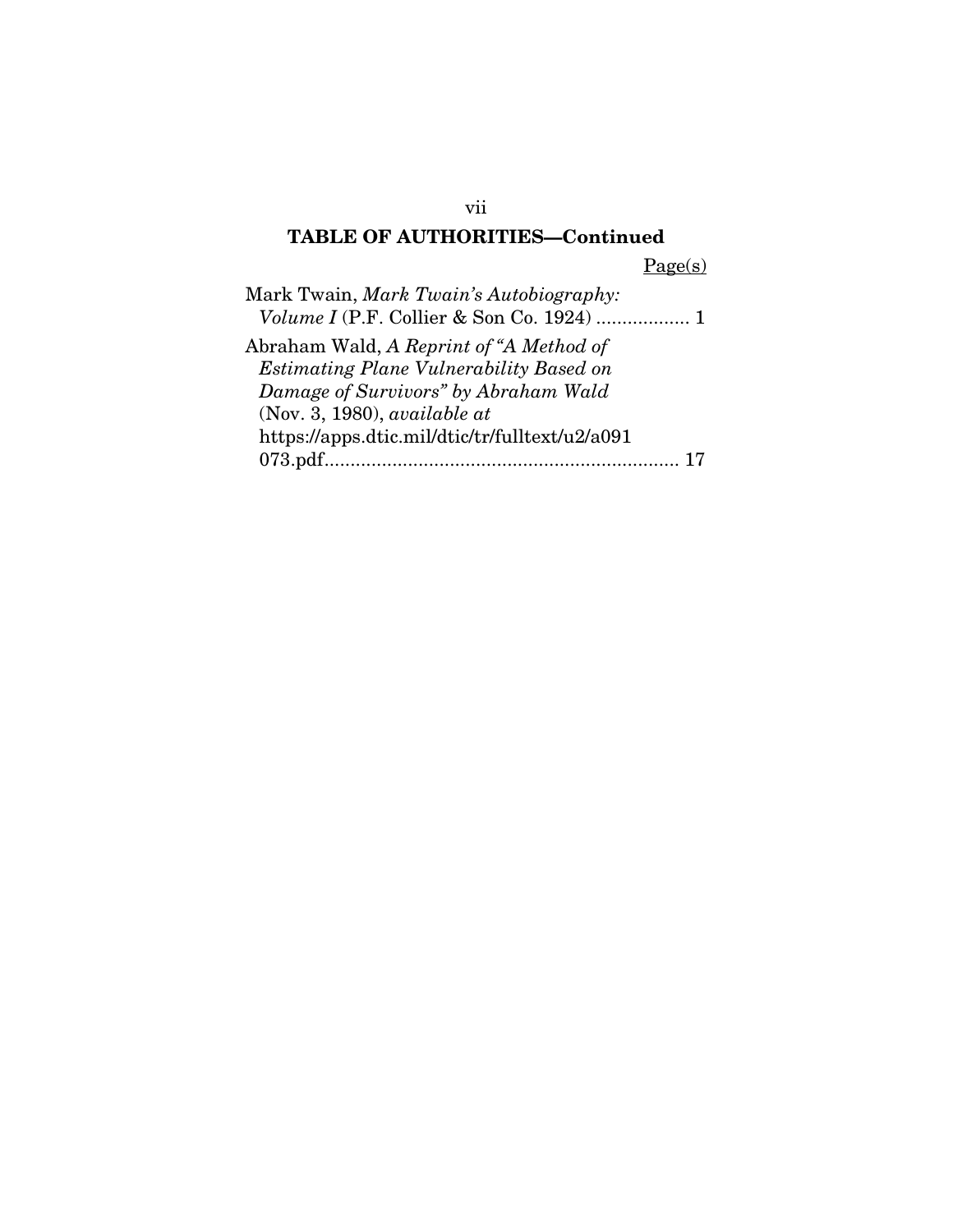No. 19-1212

IN THE IN THE Supreme Court of the Anited States

 $\overline{\phantom{a}}$  . The set of  $\overline{\phantom{a}}$ 

CHAD F. WOLF, ACTING SECRETARY OF CHAD F. WOLF, ACTING SECRETARY OF HOMELAND SECURITY, et al., HOMELAND SECURITY, *et al*., Petitioners,

v.

INNOVATION LAW LAB, et al., *Petitioners*, v. INNOVATION LAW LAB, *et al.*, Respondents. *Respondents*. \_\_\_\_\_\_\_\_\_

On Writ of Certiorari to the On Writ of Certiorari to the United States Court of Appeals United States Court of Appeals for the Ninth Circuit for the Ninth Circuit \_\_\_\_\_\_\_\_\_

### BRIEF OF AMICUS CURIAE BRIEF OF *AMICUS CURIAE* AMERICAN STATISTICAL ASSOCIATION AMERICAN STATISTICAL ASSOCIATION IN SUPPORT OF RESPONDENTS IN SUPPORT OF RESPONDENTS \_\_\_\_\_\_\_\_\_

### INTRODUCTION AND SUMMARY OF ARGUMENT INTRODUCTION AND SUMMARY OF ARGUMENT

In his autobiography, American author and humor-In his autobiography, American author and humorist Mark Twain famously stated that "[t]here are ist Mark Twain famously stated that "[t]here are three kinds of lies: lies, damned lies, and statistics." three kinds of lies: lies, damned lies, and statistics."<br>Mark Twain, *Mark Twain's Autobiography: Volume I* 246 (P.F. Collier & Son Co. 1924). While it would be 246 (P.F. Collier & Son Co. 1924). While it would be eminently unfair to describe all statistics as lies, it would be also unfair (and unjust) to use statistics to mislead. Statistics is a noble science with a rich his-would be also unfair (and unjust) to use statistics to mislead. Statistics is a noble science with a rich history of benefiting humanity. In an appropriate statis-tory of benefiting humanity. In an appropriate statistical analysis, equally important are the data and the tical analysis, equally important are the data and the assumptions used to generate and extrapolate from assumptions used to generate and extrapolate from the data. Because the field of statistics commonly the data. Because the field of statistics commonly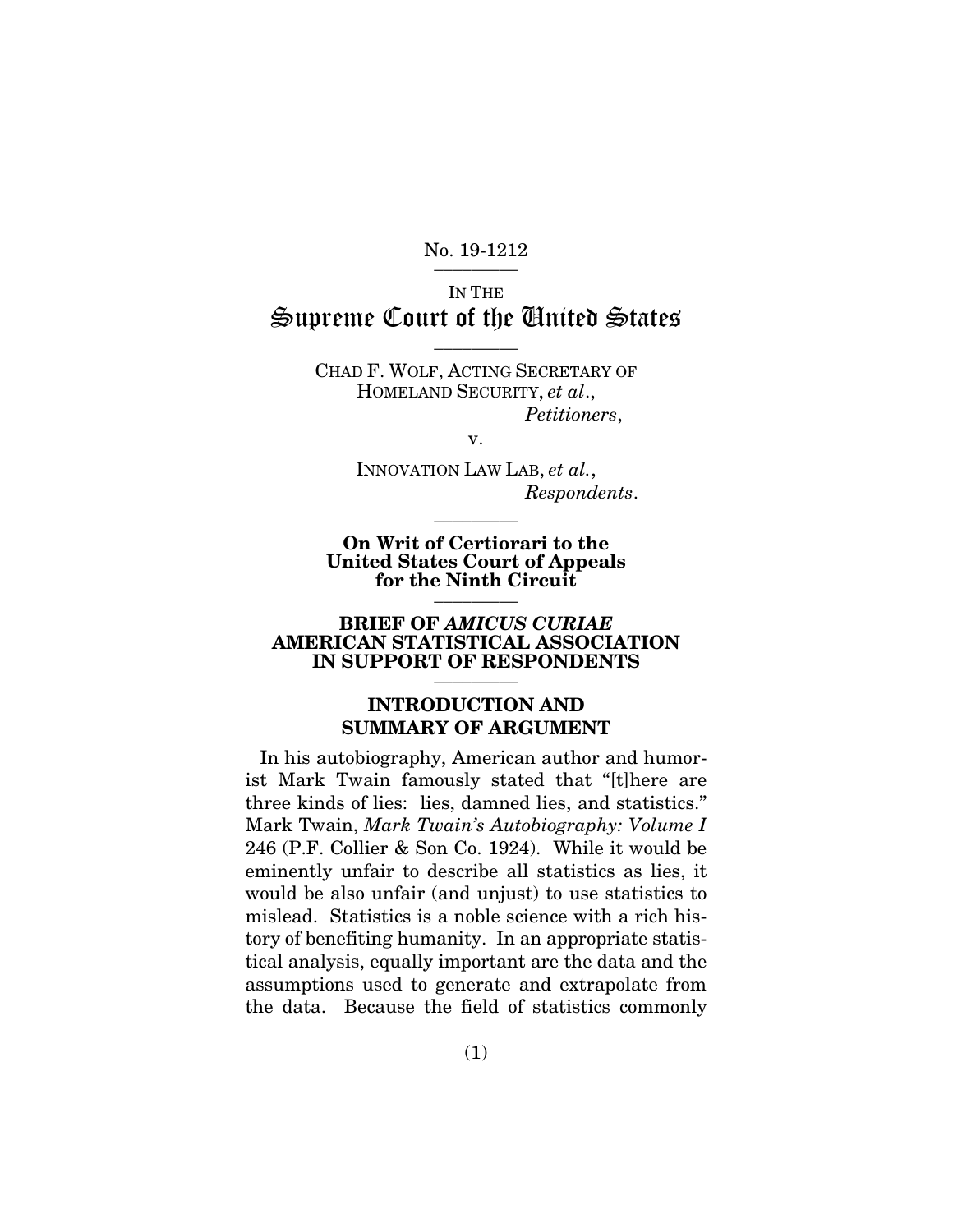relies upon the judicious use of assumptions, the literature in the field is filled with examples and correc-ature in the field is filled with examples and corrections for biases which may be injected as a result of tions for biases which may be injected as a result of those assumptions. Careful comparisons with realis-those assumptions. Careful comparisons with realistic assumptions provide statistical evidence that pro-tic assumptions provide statistical evidence that promotes informed decision-making. But flawed compar-motes informed decision-making. But flawed comparisons with unreasonable or unsupported assumptions isons with unreasonable or unsupported assumptions can be worse than none at all. They provide a scientific veneer to a decision without any scientific basis, tific veneer to a decision without any scientific basis, as Mark Twain acknowledged in his famous quotation as Mark Twain acknowledged in his famous quotation above.

In this case, the Department of Homeland Security above.<br>In this case, the Department of Homeland Security<br>("DHS") cites several statistics to justify its implementation of the Migrant Protection Protocol ("MPP"), a tation of the Migrant Protection Protocol ("MPP"), a policy which requires most asylum seekers from the policy which requires most asylum seekers from the Northern Triangle countries (i.e., Guatemala, Hondu-Northern Triangle countries (*i.e.*, Guatemala, Honduras, and El Salvador) to remain in Mexico while awaiting adjudication of their asylum cases. Given DHS's ing adjudication of their asylum cases. Given DHS's reliance on statistics to justify its implementation of the MPP, it is imperative for trained statisticians to reliance on statistics to justify its implementation of<br>the MPP, it is imperative for trained statisticians to<br>comment on the appropriateness of the conclusions that DHS has drawn. that DHS has drawn.

Based upon a review of the briefs and record in this Based upon a review of the briefs and record in this case, ASA takes exception to the improper use of asy-case, ASA takes exception to the improper use of asylum statistics by DHS to support its justification of the MPP. In particular, DHS relies on limited statistics based on cases that concluded in fiscal year 2018 ("FY2018") and uses these statistics to improperly suggest that most asylum claims are meritless or lack a meritorious claim of credible fear. DHS's argument a meritorious claim of credible fear. DHS's argument regarding the lack of merit in asylum claims is improper because it repeatedly assumes, without justifi-proper because it repeatedly assumes, without justification or support, that most or all cases in which asy-cation or support, that most or all cases in which asylum is not granted (or had not yet been granted in that lum is not granted (or had not yet been granted in that fiscal year) are somehow meritless, yet fails to account fiscal year) are somehow meritless, yet fails to account lum statistics by DHS to support its justification of the<br>MPP. In particular, DHS relies on limited statistics<br>based on cases that concluded in fiscal year 2018<br>("FY2018") and uses these statistics to improperly<br>suggest th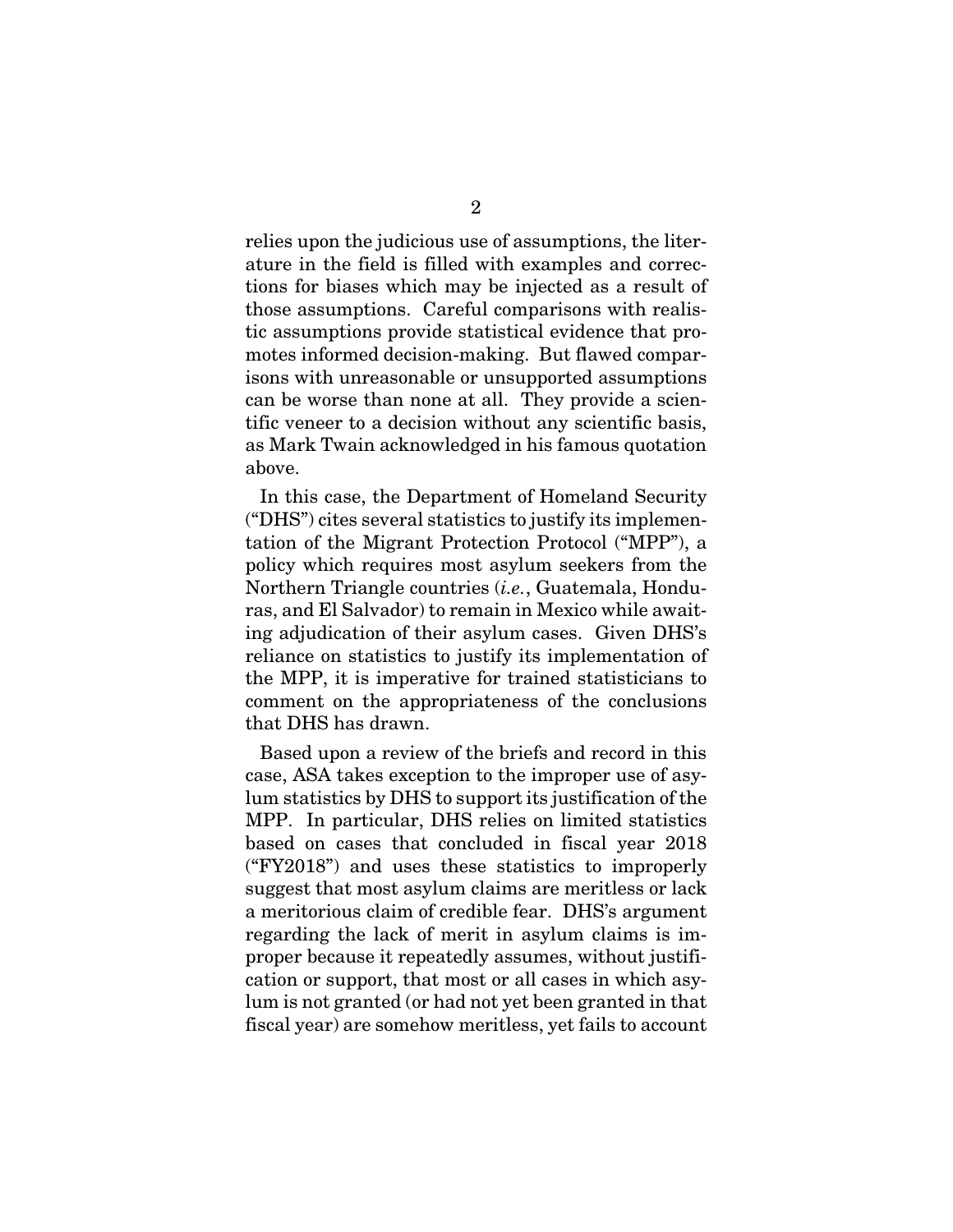for other known factors that affect asylum grant rates 3 for other known factors that affect asylum grant rates that can be unrelated to the merits of the asylum that can be unrelated to the merits of the asylum claim.

claim.<br>Furthermore, DHS's reliance on statistical data from FY2018 alone is also improper because such from FY2018 alone is also improper because such FY2018 data may not be representative of all pending cases. In other words, the asylum grant rates of cases FY2018 data may not be representative of all pending cases. In other words, the asylum grant rates of cases that concluded in FY2018 may not be representative that concluded in FY2018 may not be representative of all pending cases from the Northern Triangle countries, particularly given the increase of asylum seek-tries, particularly given the increase of asylum seekers seen at the southern border in 2018 and the length of time it takes for the adjudication of the most meritorious cases, typically several years. torious cases, typically several years.

Finally, DHS claims victory in implementing the MPP, citing to a dramatic reduction in the number of Finally, DHS claims victory in implementing the MPP, citing to a dramatic reduction in the number of migrants attempting to cross the southern border. In migrants attempting to cross the southern border. In advancing this argument, however, not only does DHS advancing this argument, however, not only does DHS rely on its flawed statistics and assumptions, but it also fails to consider whether the reduction in number also fails to consider whether the reduction in number of migrants was not the result of a "weeding out" of of migrants was not the result of a "weeding out" of<br>meritless asylum cases, but was rather due to other factors independent of the MPP itself or simply the substantial hardships that the MPP imposed upon asylum seekers, discouraging many meritorious asylum claims. lum claims. factors independent of the MPP itself or simply the substantial hardships that the MPP imposed upon asylum seekers, discouraging many meritorious asy-

### ARGUMENT

# I. DHS RELIES ON LIMITED STATISTICS IN ARGUMENT<br>
I. DHS RELIES ON LIMITED STATISTICS IN<br>
SUPPORT OF THE IMPLEMENTATION OF ITS MIGRANT PROTECTION PROTOCOLS.

In its opening brief, DHS relies on several statistics In its opening brief, DHS relies on several statistics to defend its implementation of the MPP. In particular, DHS argues that a "surge of hundreds of thou-lar, DHS argues that a "surge of hundreds of thousands of migrants" occurred in 2018 at the southern border, many from the Northern Triangle countries. border, many from the Northern Triangle countries.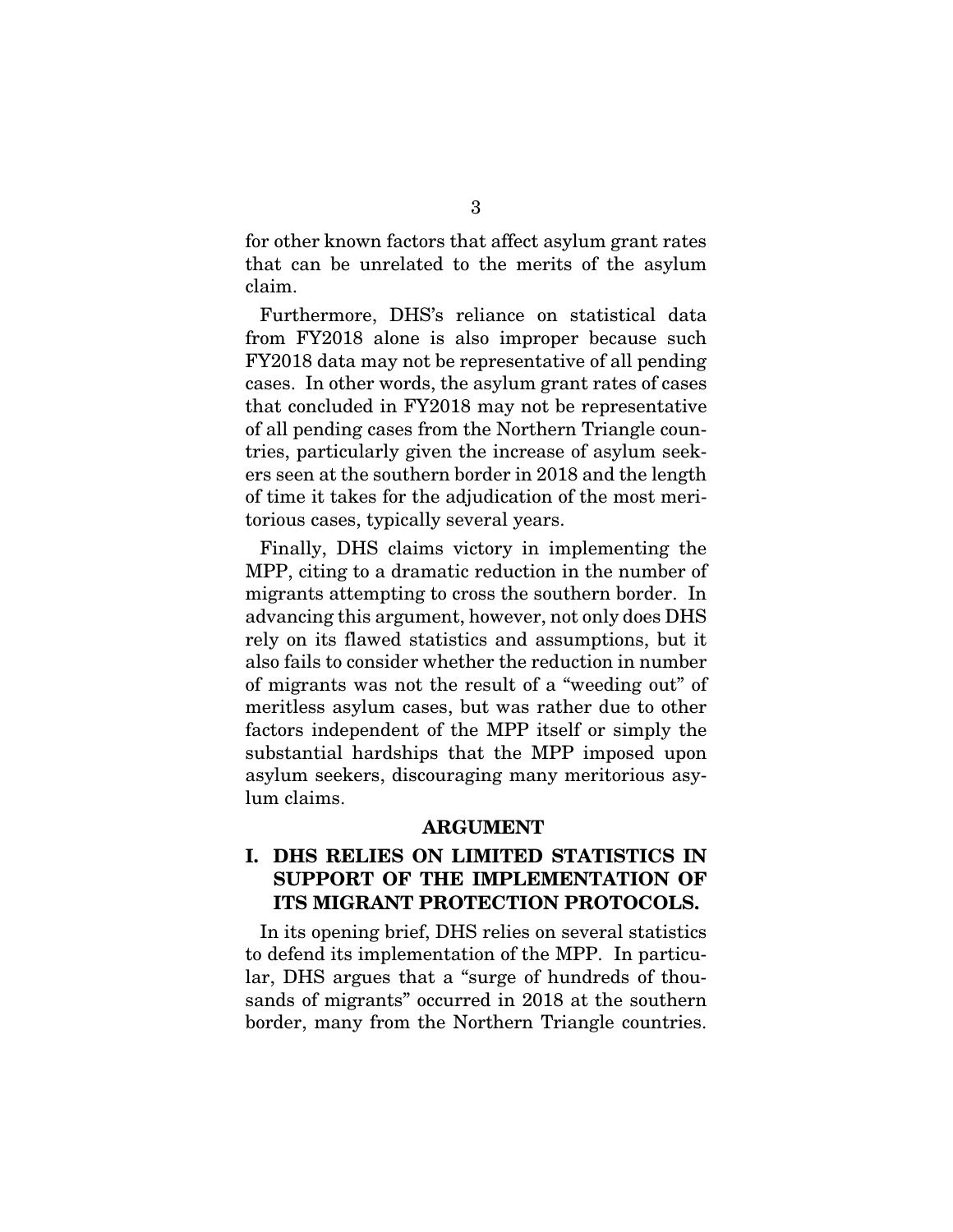Pet'rs' Br. 7. When a migrant arrives at the southern 4 Pet'rs' Br. 7. When a migrant arrives at the southern border and claims fear of persecution or torture if re-border and claims fear of persecution or torture if returned home, the migrant will be subjected to credible turned home, the migrant will be subjected to credible fear screening, a process which precedes the migrant fear screening, a process which precedes the migrant being allowed to apply for asylum in the United being allowed to apply for asylum in the United States. 8 U.S.C. § 1225(b)(1); 8 C.F.R. § 208.16. DHS cites an increase in asylum seekers passing credible States. 8 U.S.C. § 1225(b)(1); 8 C.F.R. § 208.16. DHS cites an increase in asylum seekers passing credible fear screening, noting that while about 77% passed in fear screening, noting that while about 77% passed in FY2008, up to 89% of asylum seekers passed in FY2008, up to 89% of asylum seekers passed in FY2018. J.A. 113. Rather than seek to determine FY2018. J.A. 113. Rather than seek to determine whether factors taking place in the Northern Triangle whether factors taking place in the Northern Triangle countries have actually increased the risk of persecu-countries have actually increased the risk of persecution or torture to asylum seekers, DHS instead specu-tion or torture to asylum seekers, DHS instead speculates that this purported "surge" was due to an erro-lates that this purported "surge" was due to an erroneous understanding by migrants that "if the mi-neous understanding by migrants that "if the migrants simply claimed fear of return to their home grants simply claimed fear of return to their home country once they reached the United States (espe-country once they reached the United States (especially when traveling with children), they could gain cially when traveling with children), they could gain release into the United States." Pet'rs' Br. 8. Significantly, DHS's position is premised on the assumption cantly, DHS's position is premised on the assumption that the large majority of those claims of credible fear that the large majority of those claims of credible fear "overwhelmingly lacked merit." Id. DHS asserts that "overwhelmingly lacked merit." *Id.* DHS asserts that Congress gave it authority to implement policies such as the MPP to "weed[] out [such] patently meritless Congress gave it authority to implement policies such as the MPP to "weed[] out [such] patently meritless claims." Id. at 4 (internal quotation marks omitted). claims." *Id*. at 4 (internal quotation marks omitted).

As support for its belief that asylum claims over-As support for its belief that asylum claims overwhelmingly lack merit, DHS looks to select statistics whelmingly lack merit, DHS looks to select statistics regarding Northern Triangle asylum seekers in regarding Northern Triangle asylum seekers in FY2018: FY2018:

[A]mong the Northern Triangle aliens who claimed fear and were referred for Section 1229a proceedings and whose cases were completed in fiscal year 2018, only 54% filed an asylum application, and only 9% were granted asylum. J.A. 116-117. In 38% of cases, the [A]mong the Northern Triangle aliens who<br>claimed fear and were referred for Section<br>1229a proceedings and whose cases were<br>completed in fiscal year 2018, only 54% filed an<br>asylum application, and only 9% were granted<br>asyl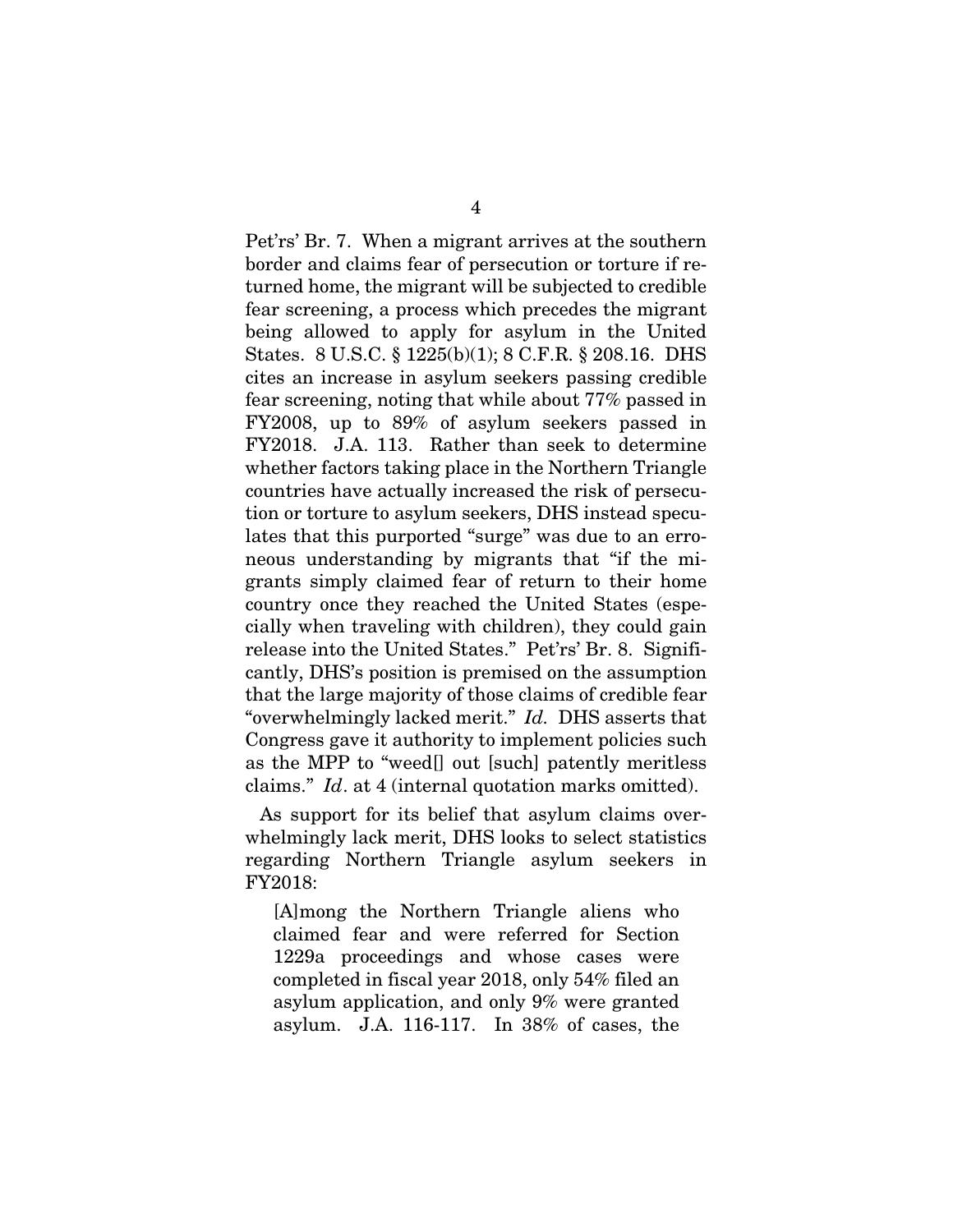aliens did not even appear for immigration proceedings. Ibid. 5 aliens did not even appear for immigration proceedings. *Ibid.* 

Id. at 8; see also J.A. 116 (describing these limited sta-*Id.* at 8; *see also* J.A. 116 (describing these limited statistics as "particularly illuminating"). Notably, these numbers include only data from cases closed in numbers include only data from cases *closed* in FY2018, many of which, DHS admits, may have been FY2018, many of which, DHS admits, may have been pending for months or years. J.A. 113, 116. And the underlying source for the statistics relied on by DHS is its own Federal Register notice: Aliens Subject to a Bar on Entry Under Certain Presidential Proclama-Bar on Entry Under Certain Presidential Proclamations; Procedures for Protection Claims, 83 Fed. Reg. 55,934 (Nov. 9, 2018) (J.A. 61-146) ("Interim Final Rule"). pending for months or years. J.A. 113, 116. And the underlying source for the statistics relied on by DHS<br>is its own Federal Register notice: Aliens Subject to a

Based on these statistics, DHS argues that the MPP has been "enormously effective." Pet'rs' Br. 20 ("DHS has reported that MPP has enabled the agency to avoid detaining or releasing into the United States approximately 66,700 migrants during their removal proceedings, and has contributed to a dramatic approximately 66,700 migrants during their removal<br>proceedings, and has contributed to a dramatic<br>reduction in the number of aliens approaching or attempting to cross the southern border."). As de-attempting to cross the southern border."). As described below, the data relied on by DHS is insufficient to support its assumptions. The statistics can-cient to support its assumptions. The statistics cannot support DHS's conclusions regarding the merits of not support DHS's conclusions regarding the merits of asylum claims or the effectiveness of the MPP. asylum claims or the effectiveness of the MPP. tions; Procedures for Protection Claims, 83 Fed. Reg.<br>55,934 (Nov. 9, 2018) (J.A. 61-146) ("Interim Final<br>Rule").<br>Based on these statistics, DHS argues that the MPP<br>has been "enormously effective." Pet'rs' Br. 20 ("DHS<br>has

II. DHS MAKES UNSUPPORTED ASSUMP-II. DHS MAKES UNSUPPORTED ASSUMP-TIONS CONCERNING THE ASYLUM PRO-TIONS CONCERNING THE ASYLUM PRO-CESS, WHICH LIMIT THE VALID CONCLU-CESS, WHICH LIMIT THE VALID CONCLU-SIONS ONE CAN DRAW FROM THE STATIS-SIONS ONE CAN DRAW FROM THE STATIS-TICAL DATA. TICAL DATA.

As discussed above, DHS cites to certain statistics in its opening brief as purported justification for its im-As discussed above, DHS cites to certain statistics in its opening brief as purported justification for its implementation of the MPP at the southern border. plementation of the MPP at the southern border.<br>These statistics are premised upon unsupported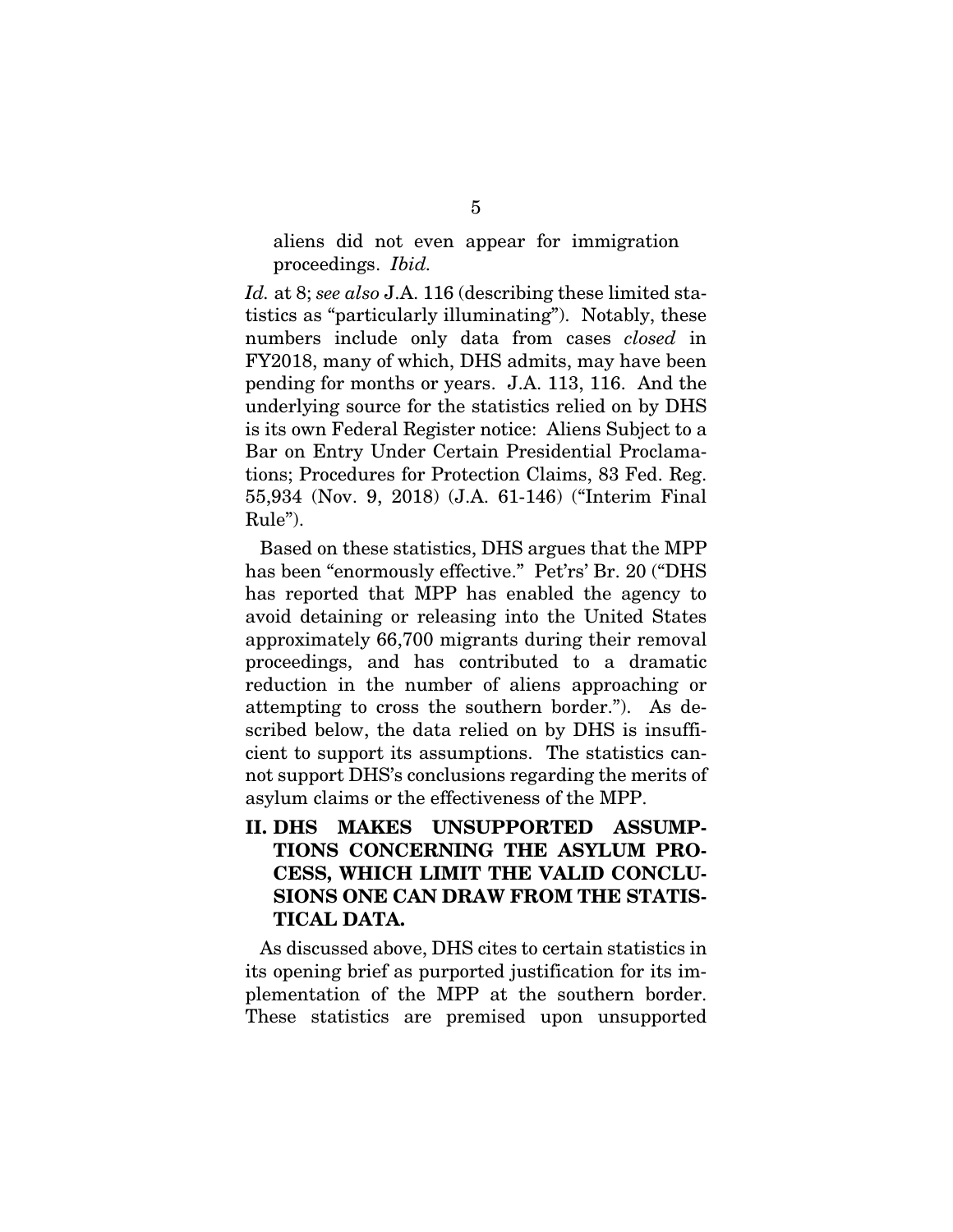assumptions by DHS, which make it impossible to draw the conclusions that DHS argues in its brief and assumptions by DHS, which make it impossible to draw the conclusions that DHS argues in its brief and asks the Court to adopt. asks the Court to adopt.

### A. DHS Erroneously Suggests That Nearly A. DHS Erroneously Suggests That Nearly Half Of Northern Triangle Asylum Seekers Who Pass Credible Fear Screening Lack Meritorious Asylum Claims. Half Of Northern Triangle Asylum Seekers Who Pass Credible Fear Screening Lack Meritorious Asylum Claims.

In FY2018, immigration judges adjudicated 20,784 cases involving asylum seekers from the Northern In FY2018, immigration judges adjudicated 20,784 cases involving asylum seekers from the Northern Triangle countries. J.A. 116. Based upon only these Triangle countries. J.A. 116. Based upon only these resolved cases (which may have been filed months or years earlier, and which ignore cases commenced in years earlier, and which ignore cases commenced in FY2018 which had not yet been resolved), DHS re-FY2018 which had not yet been resolved), DHS reports that only 54% of asylum seekers even filed asy-ports that only 54% of asylum seekers even filed asylum applications, despite claiming credible fear at the lum applications, despite claiming credible fear at the start of the process. Id.; Pet'rs' Br. 8. In its Interim start of the process. *Id*.; Pet'rs' Br. 8. In its Interim<br>Final Rule, DHS presumes that most or all of the balance of cases-46%—must have lacked meritorious ance of cases—46%—must have lacked meritorious claims or, otherwise, the asylum seekers would have filed asylum applications: "Given that those aliens as-filed asylum applications: "Given that those aliens asserted a fear of persecution and progressed through serted a fear of persecution and progressed through<br>credible-fear screening, those aliens *presumably* would have had the greatest reason to then pursue an asylum application. Yet in only about 54% of those would have had the greatest reason to then pursue an asylum application. Yet in only about 54% of those cases did the alien file an asylum application." J.A. 116 (emphasis added). But DHS's presumption that cases did the alien file an asylum application." J.A. 116 (emphasis added). But DHS's presumption that the 54% statistic represents the most meritorious the 54% statistic represents the most meritorious cases is not valid, as there is no basis, by logical deduction or based upon the data, for DHS's conclusion duction or based upon the data, for DHS's conclusion that many or all of the other 46% of cases must have been less meritorious.

There are many other known impediments to filing been less meritorious.<br>There are many other known impediments to filing<br>asylum applications which make the DHS presumption invalid. For example, lack of legal counsel, tion invalid. For example, lack of legal counsel,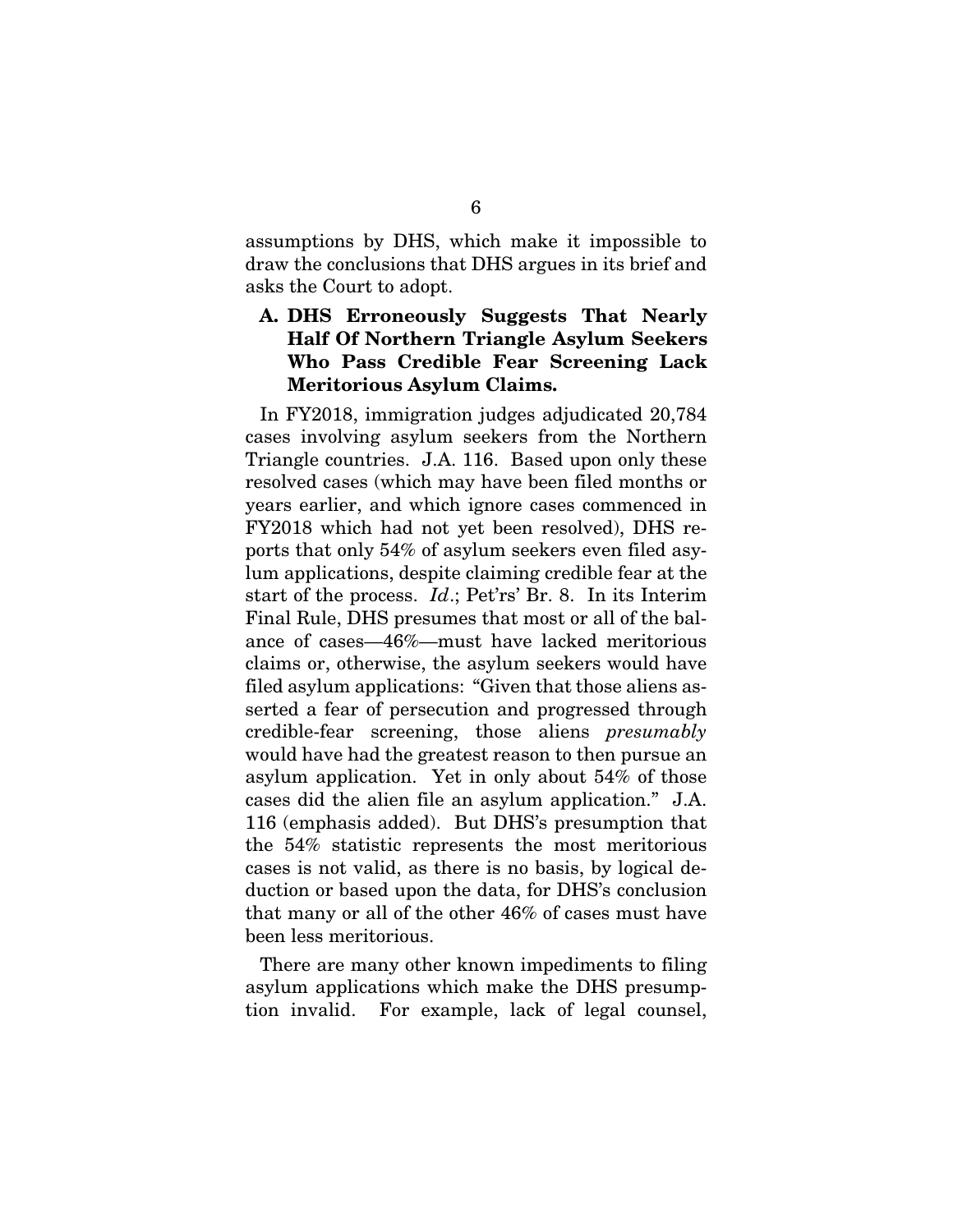illiteracy, and/or lack of English language fluency can 7 illiteracy, and/or lack of English language fluency can all significantly impact an asylum seeker's ability to submit an asylum application, let alone to actually ob-all significantly impact an asylum seeker's ability to submit an asylum application, let alone to actually obtain asylum. See, e.g., Transactional Records Access tain asylum. *See, e.g.*, Transactional Records Access Clearinghouse — Immigration, Syracuse University, Clearinghouse – Immigration, Syracuse University, Asylum Representation Rates Have Fallen Amid *Asylum Representation Rates Have Fallen Amid*  Rising Denial Rates tb1.2 (Nov. 28, 2017), available at *Rising Denial Rates* tbl.2 (Nov. 28, 2017), *available at* https://trac.syr.edu/immigration/reports/491/ (com-https://trac.syr.edu/immigration/reports/491/ (comparing denial of asylum rates for asylum seekers with paring denial of asylum rates for asylum seekers with<br>and without legal representation by nationality in FY2012-FY2017); J.A. 492 ¶ 30 (asylum seeker could FY2012-FY2017); J.A. 492 ¶ 30 (asylum seeker could not read or understand paperwork related to asylum claim because, inter alia, it was in English); J.A. 512-513  $\sqrt{9}$  21 ("The officer told me to sign several papers. They were in English and I did not understand them."). DHS's 54% statistic—and the false presump-them."). DHS's 54% statistic—and the false presumption that most or all of the other 46% of cases are tion that most or all of the other 46% of cases are somehow less meritorious—is therefore misleading at somehow less meritorious—is therefore misleading at best, and wholly unsupported. It is therefore im-best, and wholly unsupported. It is therefore improper to suggest that most or all of the remaining 46% of asylum seekers who had passed credible fear 46% of asylum seekers who had passed credible fear screening would have had meritless asylum claims. screening would have had meritless asylum claims. not read or understand paperwork related to asylum<br>claim because, *inter alia*, it was in English); J.A. 512-<br>513 ¶ 21 ("The officer told me to sign several papers.<br>They were in English and I did not understand

# B. DHS Cannot Draw Valid Conclusions Re-B. DHS Cannot Draw Valid Conclusions Regarding Meritorious Asylum Cases Using In garding Meritorious Asylum Cases Using *In*  Absentia Rates. *Absentia* Rates.

To further support its implementation and applica-To further support its implementation and application of the MPP, DHS reports that 38% of Northern tion of the MPP, DHS reports that 38% of Northern<br>Triangle asylum applicants did not appear for their immigration proceedings in FY2018. Pet'rs' Br. 8. Ac-immigration proceedings in FY2018. Pet'rs' Br. 8. According to the underlying source information, FY2018 statistics showed that "about 38% of aliens from cording to the underlying source information, FY2018 statistics showed that "about 38% of aliens from Northern Triangle countries who were referred for Northern Triangle countries who were referred for credible-fear interviews and passed to section 240 pro-credible-fear interviews and passed to section 240 proceedings did not appear, and were ordered removed in ceedings did not appear, and were ordered removed in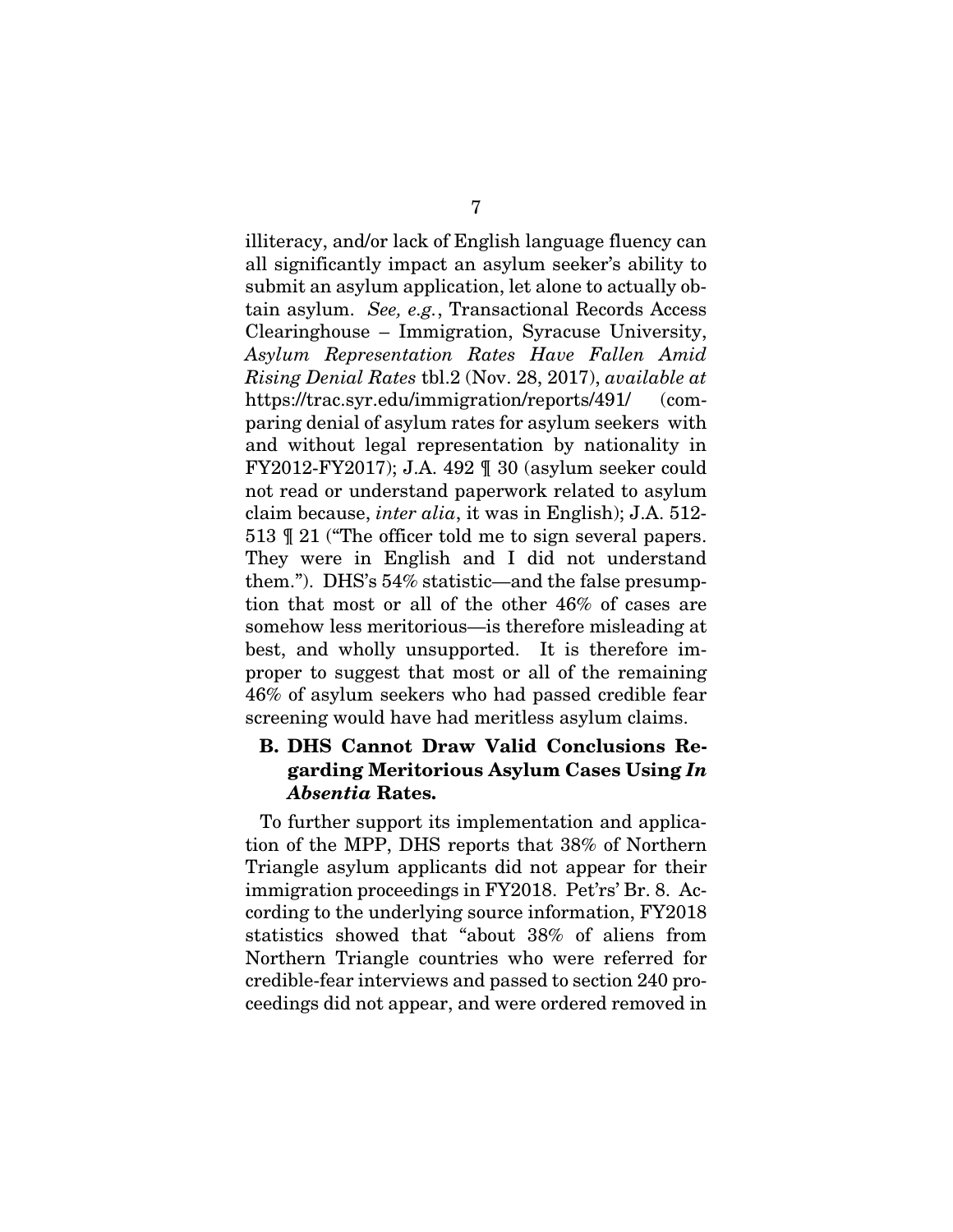$8$ <br>absentia. Put differently: . . . over a third [of aliens from Northern Triangle countries who claimed a fear from Northern Triangle countries who claimed a fear of persecution and passed threshold screening] did not of persecution and passed threshold screening] did not appear at section 240 proceedings." J.A. 116-117. The appear at section 240 proceedings." J.A. 116-117. The import of this statement is to suggest that many or all import of this statement is to suggest that many or all of these failures to appear are tacit admissions of a lack of merit.

But this statistic, like the 54% application rate, is lack of merit.<br>But this statistic, like the 54% application rate, is<br>also misleading because it makes an erroneous assumption: it fails to consider the reasons why asylum seekers may miss their hearing, including "lack of no-seekers may miss their hearing, including "lack of notice; government errors in providing notice; physical, tice; government errors in providing notice; physical, geographical and language obstacles; trauma and geographical and language obstacles; trauma and mental health; and lack of legal representation." See, mental health; and lack of legal representation." *See,*  e.g., American Immigration Council, Immigrants and *e.g.*, American Immigration Council, *Immigrants and*  Families Appear in Court: Setting the Record Straight *Families Appear in Court: Setting the Record Straight* (July 30, 2019), available at https://www.americanim-(July 30, 2019), *available at* https://www.americanimmigrationcouncil.org/research/immigrants-and-families-appear-court.

Moreover, the 38% statistic also fails to account for lies-appear-court. Moreover, the 38% statistic also fails to account for ongoing cases, many of which remain unresolved. ongoing cases, many of which remain unresolved.<br>DHS's source data explains that its statistics, including the 38% rate, "reflect initial case completions by an immigration judge during the fiscal year . . . ." J.A. ing the 38% rate, "reflect initial case completions by an immigration judge during the fiscal year . . . ." J.A. 114 n.9. But because the figures only consider initial 114 n.9. But because the figures only consider initial case completions, they do not account for asylum seek-case completions, they do not account for asylum seekers who have appeared in court in ongoing cases that ers who have appeared in court in ongoing cases that have not yet been completed. This problem is partic-have not yet been completed. This problem is particularly noteworthy given DHS's reliance on FY2018 ularly noteworthy given DHS's reliance on FY2018<br>data—a year in which an increase of migrants caused a disproportionate increase in new immigration cases a disproportionate increase in new immigration cases and asylum claims. Pet'rs' Br. 7; Executive Office for and asylum claims. Pet'rs' Br. 7; Executive Office for Immigration Review ("EOIR"), U.S. Dep't of Justice, Immigration Review ("EOIR"), U.S. Dep't of Justice, FY2018 Yearbook 9 fig.5, available at FY2018 Yearbook 9 fig.5, *available at* https://www.justice.govieoir/file/1198896/download https://www.justice.gov/eoir/file/1198896/download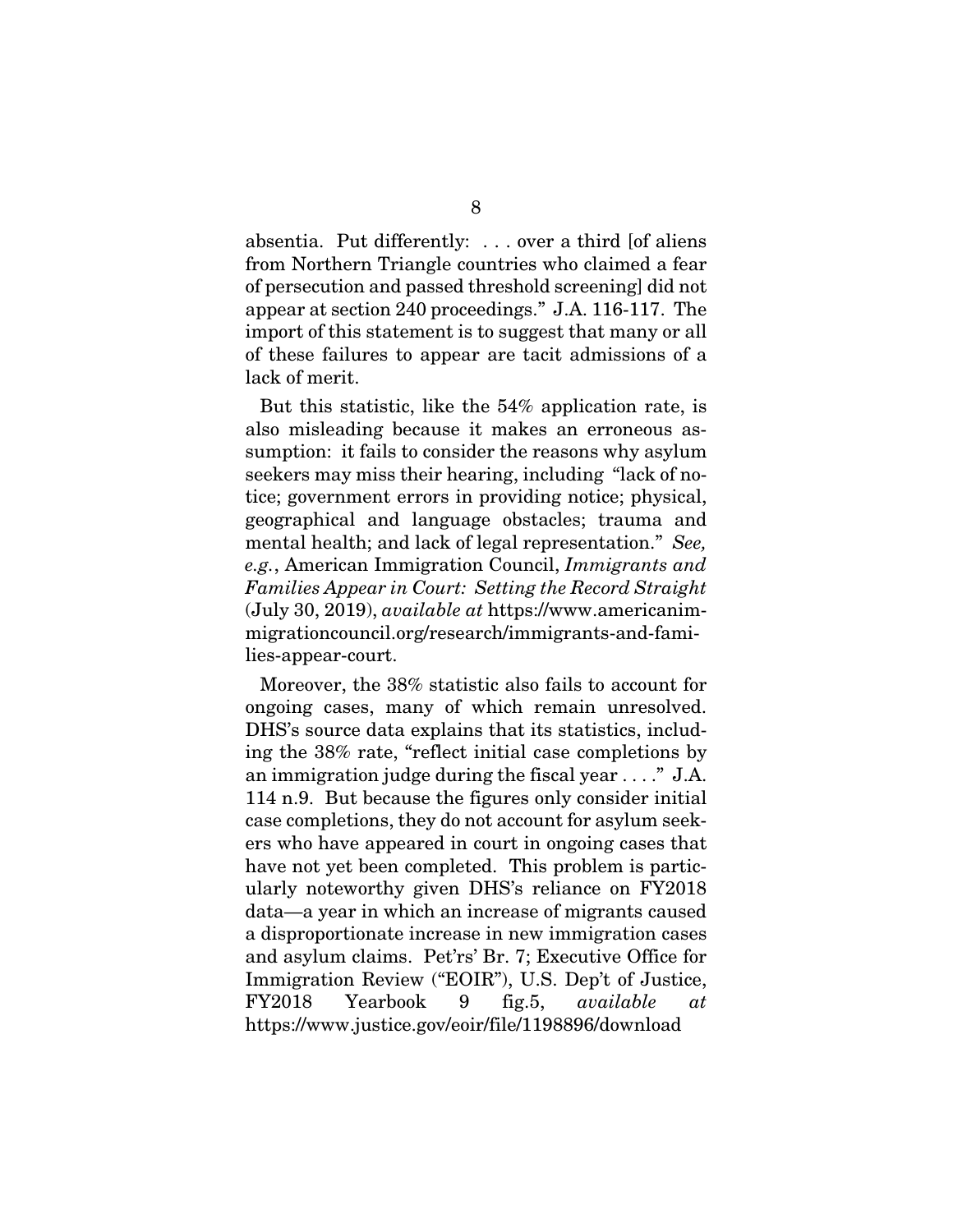(reproduced infra p. 17). As discussed in detail below (reproduced *infra* p. 17). As discussed in detail below<br>(*see infra* pp. 11-19), a fundamental statistical failure called selection bias appears to taint DHS's use of data called selection bias appears to taint DHS's use of data limited to  $FY2018<sup>3</sup>$  As a result, the in absentia rate cited by DHS does not support a conclusion that many (or all) asylum seekers who failed to appear had meritless cases. itless cases. limited to FY2018.<sup>3</sup> As a result, the *in absentia* rate<br>cited by DHS does not support a conclusion that many<br>(or all) asylum seekers who failed to appear had mer-

# C. DHS's 9% Asylum Grant Rate Is Misleading C. DHS's 9% Asylum Grant Rate Is Misleading And Does Not Reflect The Merits Of Unad-And Does Not Reflect The Merits Of Unadjudicated Asylum Claims. judicated Asylum Claims.

DHS's brief also relies on its statistic that in FY2018 DHS's brief also relies on its statistic that in FY2018 only 9% of asylum seekers from Northern Triangle countries who passed a credible fear screening and countries who passed a credible fear screening and had their asylum applications adjudicated were actu-had their asylum applications adjudicated were actually granted asylum. Pet'rs' Br. 8. By relying on this ally granted asylum. Pet'rs' Br. 8. By relying on this statistic, the clear import of DHS's argument is to suggest that most or all of the other 91% of cases lack gest that most or all of the other 91% of cases lack meritorious asylum claims. *See* Pet'rs' Br. 8-9, 19-20.<br>But this conclusion is based on the same erroneous

But this conclusion is based on the same erroneous logic regarding the 54% asylum application rate and logic regarding the 54% asylum application rate and the 38% in absentia rate discussed above. DHS's un-the 38% *in absentia* rate discussed above. DHS's underlying data for the 9% grant rate presumes that this rate exclusively represents asylum seekers with the strongest asylum claims, and incorrectly assumes that the other  $91\%$  of cases have little (and perhaps no) merit: "Even among those aliens who received a no) merit: "Even among those aliens who received a<br>credible-fear interview, filed for asylum, and appeared in section 240 proceedings to resolve their asylum in section 240 proceedings to resolve their asylum claims—a category that would logically include the aliens with the greatest confidence in the merits of aliens with the greatest confidence in the merits of their claims—only a very small percentage received derlying data for the 9% grant rate presumes that this rate exclusively represents asylum seekers with the strongest asylum claims, and incorrectly assumes

<sup>3</sup> Selection bias occurs when a nonrepresentative sample is er- Selection bias occurs when a nonrepresentative sample is erroneously selected to represent the entire population. See infra roneously selected to represent the entire population. *See infra* pp. 11-13. pp. 11-13. 3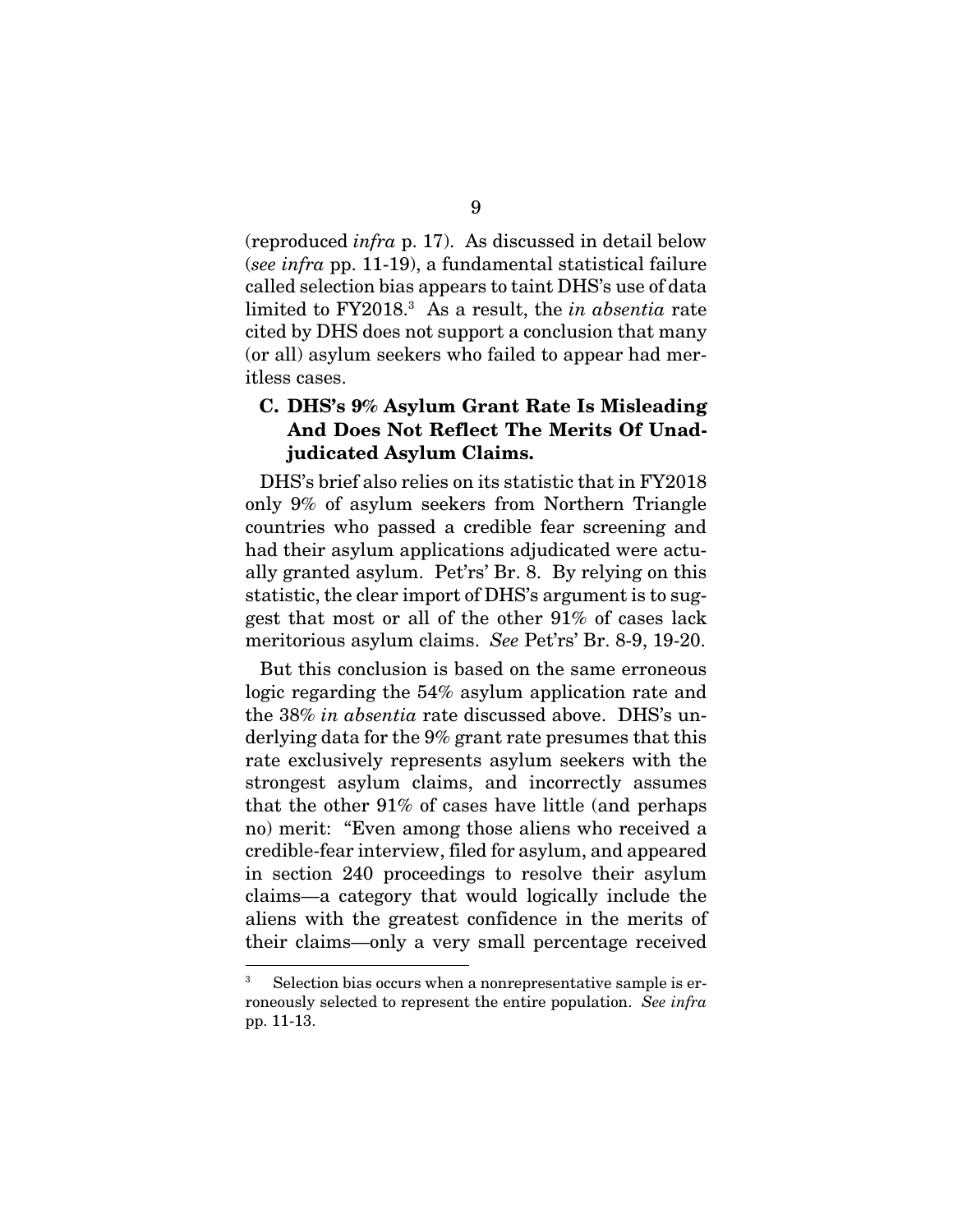asylum." J.A. 115. But as discussed above, many other factors apart from the merits play a crucial role in whether or not a migrant is successful in his or her in whether or not a migrant is successful in his or her asylum petition, which DHS's data fails to consider. Thus, DHS's reliance on a 9% grant rate as justifica-asylum petition, which DHS's data fails to consider. Thus, DHS's reliance on a 9% grant rate as justification for its argument that implementation of the MPP tion for its argument that implementation of the MPP "weeds out" meritless asylum cases is misleading and lacks underlying statistical support. lacks underlying statistical support. 10<br>10 asylum." J.A. 115. But as discussed above, many<br>115. other factors apart from the merits play a crucial role

Tellingly, when DHS limits itself to cases "adjudi-Tellingly, when DHS limits itself to cases "adjudicated on the merits," *i.e.*, cases where an asylum application has been filed and the applicant appeared at plication has been filed and the applicant appeared at the hearing, the grant rate rose to "about 23%," over 2.5 times higher than the 9% statistic relied on in 2.5 times higher than the 9% statistic relied on in DHS's brief. Compare J.A. 117 ("And only 1,889 aliens DHS's brief. *Compare* J.A. 117 ("And only 1,889 aliens from Northern Triangle countries were granted asy-from Northern Triangle countries were granted asylum, or . . . about 23% of cases where such aliens' asy-lum, or . . . about 23% of cases where such aliens' asylum claims were adjudicated on the merits.") with lum claims were adjudicated on the merits.") *with* Pet'rs' Br. 8 ("[A]mong the Northern Triangle aliens Pet'rs' Br. 8 ("[A]mong the Northern Triangle aliens who claimed fear and were referred for Section 1229a who claimed fear and were referred for Section 1229a proceedings and whose cases were completed in fiscal year 2018 . . . only 9% were granted asylum."). proceedings and whose cases were completed in fiscal<br>year 2018 . . . only 9% were granted asylum.").<br>Furthermore, even that 23% grant rate for asylum

applications is artificially low, because DHS admits applications is artificially low, because DHS admits that its statistics do not capture denials that were due to lack of merit, i.e., where the applicant was unable to lack of merit, *i.e.*, where the applicant was unable to show a significant possibility of persecution if re-to show a significant possibility of persecution if returned home, as opposed to any other reason DHS is permitted to deny an application: "Because there may turned home, as opposed to any other reason DHS is<br>permitted to deny an application: "Because there may<br>be multiple bases for denying an asylum application and immigration judges often make alternative find-and immigration judges often make alternative findings for consideration of issues on appeal, EOIR does ings for consideration of issues on appeal, EOIR does not track reasons for asylum denials by immigration not track reasons for asylum denials by immigration judges at a granular level." J.A. 116. In order to plug judges at a granular level." J.A. 116. In order to plug<br>this obvious hole in its statistics, DHS speculates that Inlevertheless, experience indicates that the vast "[n]evertheless, *experience indicates* that the vast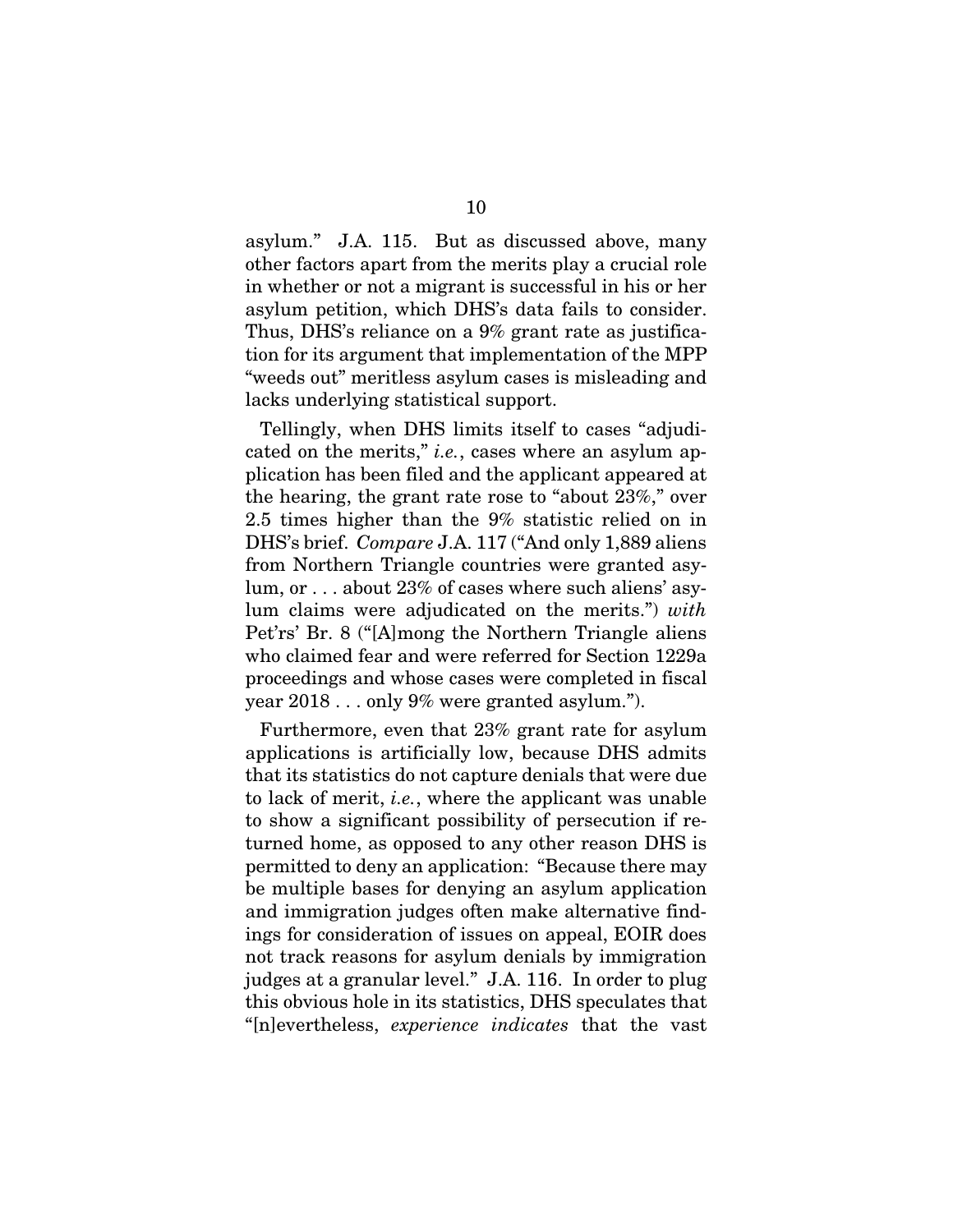majority of those asylum denials reflect a conclusion that the alien failed to establish a significant possibil-majority of those asylum denials reflect a conclusion that the alien failed to establish a significant possibility of persecution, rather than the effect of a bar to asylum eligibility or a discretionary decision by an im-asylum eligibility or a discretionary decision by an immigration judge to deny asylum to an alien who qual-migration judge to deny asylum to an alien who qualifies as a refugee." Id. (emphasis added). But this ifies as a refugee." *Id*. (emphasis added). But this conclusion is pure conjecture with no statistical support. At a minimum, it means that there is no way to port. At a minimum, it means that there is no way to determine whether such denials were due to lack of determine whether such denials were due to lack of<br>merit as opposed to any other reason. As a result, the 23% statistic is artificially low, as it is not based upon 23% statistic is artificially low, as it is not based upon asylum grants versus denials on the merits, but ra-asylum grants versus denials on the merits, but rather asylum grants versus denial on any ground, in-ther asylum grants versus denial on *any* ground, including denials not on merit. Thus, even DHS's 23%<br>statistic lacks underlying statistical support. statistic lacks underlying statistical support.

Thus, the three FY2018 statistics relied upon by Thus, the three FY2018 statistics relied upon by DHS in its brief do not support its assumption that DHS in its brief do not support its assumption that the vast majority of asylum claims by migrants from the Northern Triangle countries "overwhelmingly lacked merit." Pet'rs' Br. 8. Its argument attempts to provide a scientific veneer of statistical support without any scientific basis. out any scientific basis. the vast majority of asylum claims by migrants from the Northern Triangle countries "overwhelmingly lacked merit." Pet'rs' Br. 8. Its argument attempts to provide a scientific veneer of statistical support with-

\* \* \*

\* \* \*

# III. DHS ASYLUM STATISTICS ARE TAINTED III. DHS ASYLUM STATISTICS ARE TAINTED BY SELECTION BIAS. BY SELECTION BIAS.

In the field of statistics, it is not uncommon to select In the field of statistics, it is not uncommon to select a subset of all potential cases (called a "sample") in an a subset of all potential cases (called a "sample") in an attempt to draw conclusions regarding the entire attempt to draw conclusions regarding the entire group of cases (called the "population"). To properly group of cases (called the "population"). To properly do so, it is imperative to select a sample that is repredo so, it is imperative to select a sample that is representative of the entire population. The gold standard technique used to do so is called random sampling, technique used to do so is called random sampling, which means every case within the population has an which means every case within the population has an equal chance of being selected for inclusion in the equal chance of being selected for inclusion in the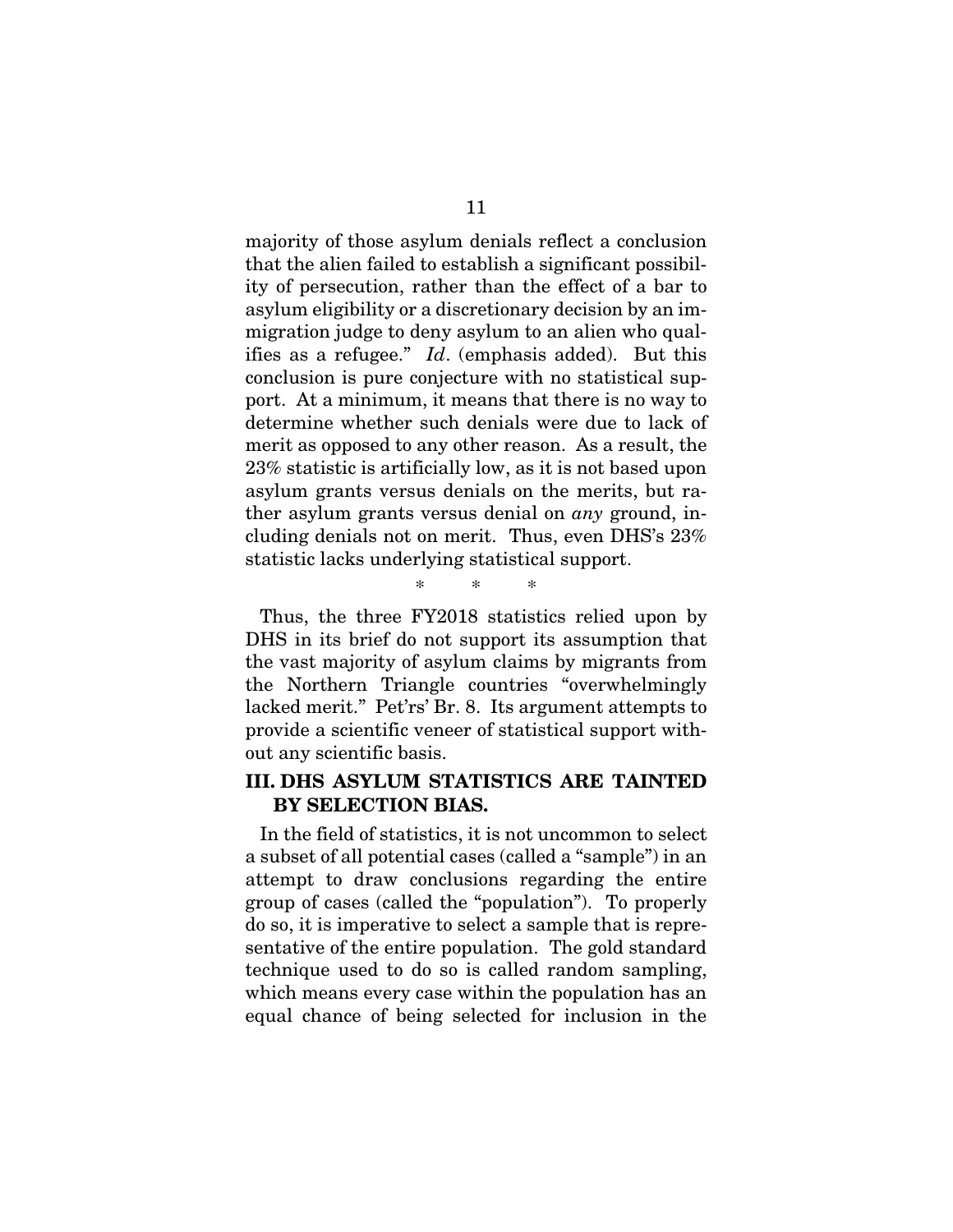sample. By doing so, a statistician can be confident 12 sample. By doing so, a statistician can be confident that measurements made on a sample properly repre-that measurements made on a sample properly represents the entire population. If a sample is not representative, however, then measurements based on the sample cannot be generalized to the entire population. Making this mistake is a well-known pitfall in statistics known as selection bias, and is one of the most tics known as selection bias, and is one of the most pervasive and insidious statistical problems. See Sha-pervasive and insidious statistical problems. *See* Sharon L. Lohr, *Sampling: Design and Analysis* 1-18 (2d) ed. 2010). ed. 2010). sentative, however, then measurements based on the<br>sample cannot be generalized to the entire population.<br>Making this mistake is a well-known pitfall in statis-

By way of an analogy to explain the potential impact By way of an analogy to explain the potential impact of selection bias, imagine having to administer an exam to students seeking entry into college. Of exam to students seeking entry into college. Of<br>course, the most accurate way to determine the overall passage rate of such an exam would be to uniformly all passage rate of such an exam would be to uniformly<br>grade each exam and calculate the percentage of all test takers. There would be no selection bias in this process because all exams would have been graded process because all exams would have been graded (i.e., the entire population was considered). Alterna-(*i.e.*, the entire population was considered). Alternatively, a random sample of all test takers could be ob-tively, a random sample of all test takers could be obtained, and the passage rate of this set of exams could tained, and the passage rate of this set of exams could be viewed as representative of the population. Again, be viewed as representative of the population. Again, no selection bias exists by constructing the sample no selection bias exists by constructing the sample through random selection.

through random selection.<br>But imagine that the number of students seeking a college education is increasing, and the college admin-college education is increasing, and the college administration has requested that you provide an estimate istration has requested that you provide an estimate of the passage rate before all of the exams have been of the passage rate before all of the exams have been graded. The college is interested in an estimate so graded. The college is interested in an estimate so that it can consider changes to admission policies that may be necessary to address the increase of applica-may be necessary to address the increase of applications. Thus, the problem before you is to devise a tions. Thus, the problem before you is to devise a method to estimate the passage rate using a sample of method to estimate the passage rate using a sample of exams. exams.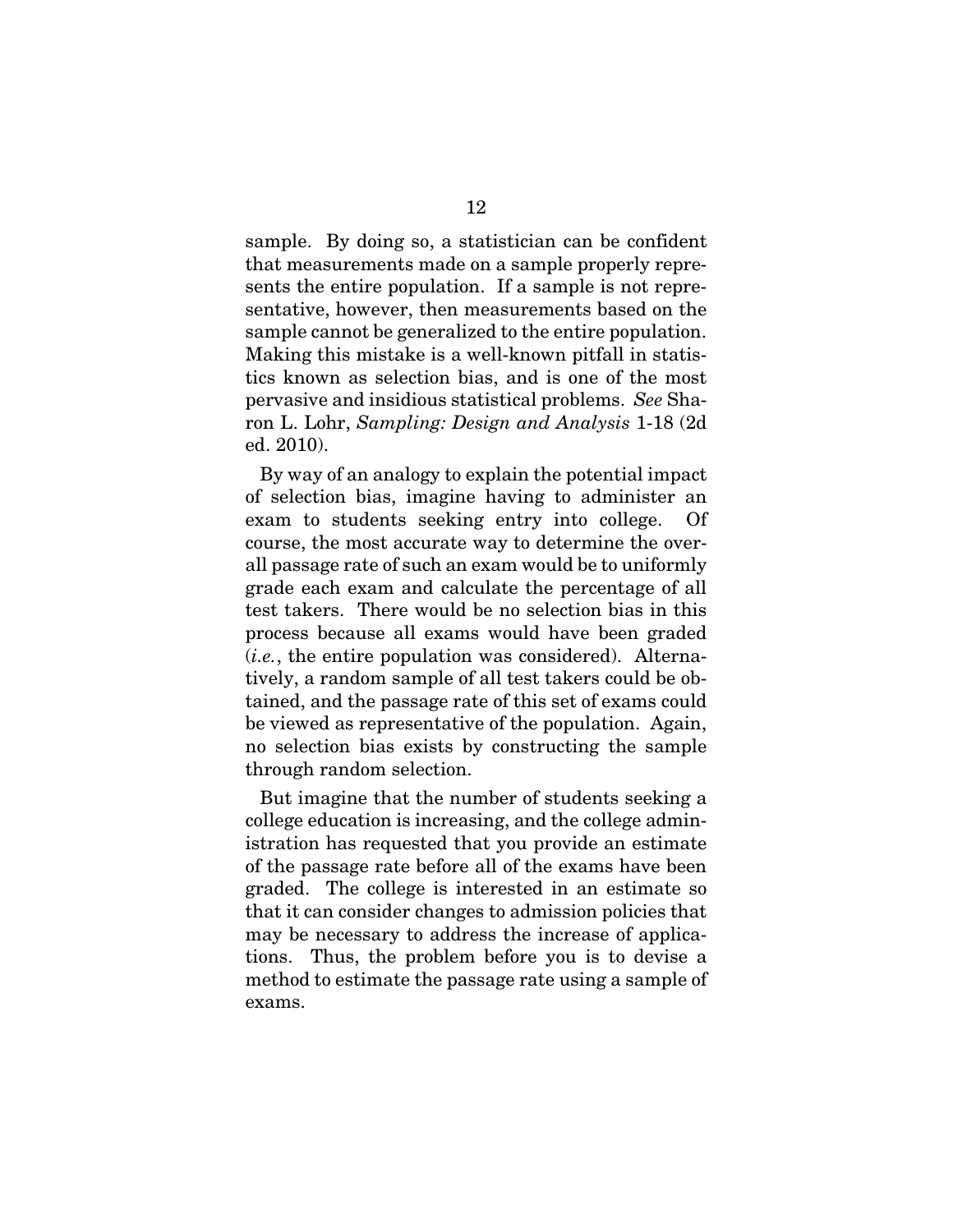As your solution, you decide to grade the exams in the order that they were submitted. When you reach the deadline to provide your estimate to college administration, you report only the passage rate of the exams graded so far, even though many more exams ministration, you report only the passage rate of the exams graded so far, even though many more exams have not yet been submitted or graded. 13<br>As your solution, you decide to grade the exams in<br>the order that they were submitted. When you reach<br>the deadline to provide your estimate to college ad-

By grading the exams in the order submitted, and cutting off consideration of exams submitted later, you introduced selection bias. There may be many reasons why students submit exams early, including that they simply gave up, or, conversely, that they found the exam very easy to complete. These reasons may skew (or bias) the estimate and must be ac-may skew (or bias) the estimate and must be accounted for in order to draw a proper conclusion. In counted for in order to draw a proper conclusion. In other words, a sample of the pass rates of students who finished the exam early may not be representa-who finished the exam early may not be representative of the entire population of students who took the tive of the entire population of students who took the exam, and a conclusion regarding the overall pass rate<br>cannot be drawn.<br>Upon careful consideration of the statistics DHS recannot be drawn. have not yet been submitted or graded. By grading the exams in the order submitted, and cutting off consideration of exams submitted later, you introduced selection bias. There may be many reasons why students submit exams early, including that they simply gave up, or, conversely, that they found the exam very easy to complete. These reasons

Upon careful consideration of the statistics DHS relies upon to justify the MPP, it is apparent that selec-lies upon to justify the MPP, it is apparent that selection bias is present in those statistics. In particular, tion bias is present in those statistics. In particular, DHS relies only on cases completed in FY2018, but DHS relies only on cases completed in FY2018, but admits that there was an increase of asylum seekers admits that there was an increase of asylum seekers at the southern border that year and that some cases at the southern border that year and that some cases take months or years to adjudicate. As discussed below, this injects selection bias in several ways. low, this injects selection bias in several ways.

## A. DHS's Reliance On Cases Completed In<br>FY2018 Fails To Account For The Typical<br>Completion Timeline In Asylum Cases. FY2018 Fails To Account For The Typical Completion Timeline In Asylum Cases.

Relying on cases where an asylum seeker claimed Relying on cases where an asylum seeker claimed fear and his or her case was completed in FY2018, fear and his or her case was completed in FY2018, DHS states that only 54% filed an asylum application DHS states that only 54% filed an asylum application and only 9% were granted asylum, and then uses and only 9% were granted asylum, and then uses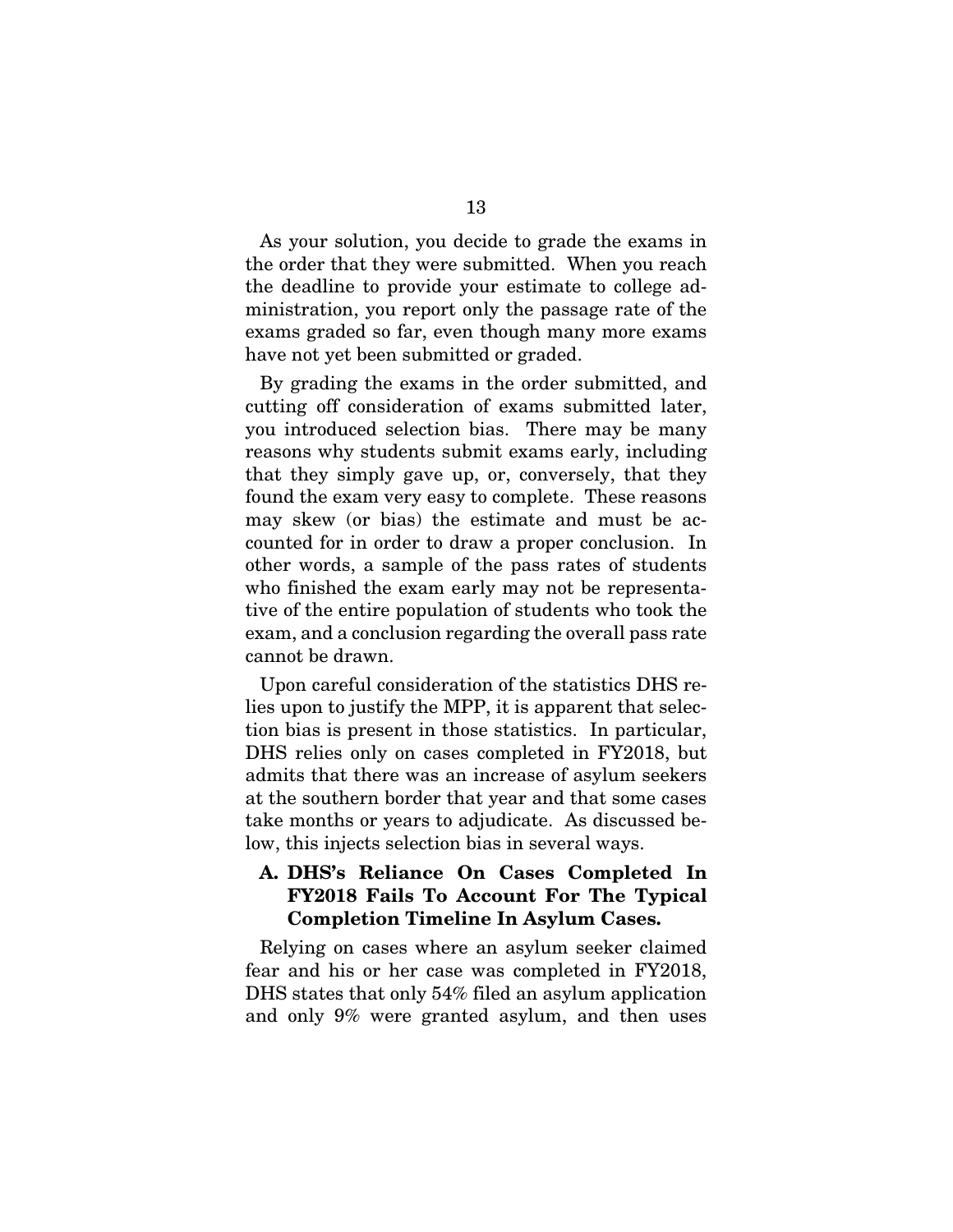these numbers to suggest that most asylum claims fail 14 these numbers to suggest that most asylum claims fail and are meritless. Pet'rs' Br. 8. However, DHS failed and are meritless. Pet'rs' Br. 8. However, DHS failed to include cases where an asylum seeker claimed fear, to include cases where an asylum seeker claimed fear, but his or her case was not concluded within FY2018.4 but his or her case was not concluded within FY2018.<sup>4</sup> Due to backlogs in the system, asylum cases may take Due to backlogs in the system, asylum cases may take months or years to adjudicate. J.A. 113; months or years to adjudicate. J.A. 113;<br>Transactional Records Access Clearinghouse – Immigration, Syracuse University, Immigration Court gration, Syracuse University, *Immigration Court*  Case Completion Times Jump as Delays Lengthen *Case Completion Times Jump as Delays Lengthen* fig.1 (Dec. 21, 2020), available at fig.1 (Dec. 21, 2020), *available at* httpsi/trac.syr.edu/immigration/reports/634/ (reflect-https://trac.syr.edu/immigration/reports/634/ (reflecting an average of over 500 days for case completions ing an average of over 500 days for case completions in immigration court cases in FY2018). Furthermore, in immigration court cases in FY2018). Furthermore, many cases completed in FY2018 did not originate in many cases *completed* in FY2018 did not originate in 2018, but were cases "likely referred for credible-fear 2018, but were cases "likely referred for credible-fear screening between 2015 and 2018," which also demon-screening between 2015 and 2018," which also demonstrates that it is not unusual for cases to take years to adjudicate. J.A. 114. Because the pattern of cases adjudicate. J.A. 114. Because the pattern of cases that concluded in FY2018 may not be representative that concluded in FY2018 may not be representative of the entire population of cases, DHS cannot properly of the entire population of cases, DHS cannot properly conclude that most claims fail, or are meritless, based on the subset of cases concluded in FY2018 alone. In fact, DHS cannot even properly base conclusions on fact, DHS cannot even properly base conclusions on the overall asylum rates (*i.e.*, rates of all cases, whether or not they concluded in FY2018) based on whether or not they concluded in FY2018) based on this limited subset of data alone. this limited subset of data alone.

<sup>4</sup> DHS states that immigration judges in section 240 proceed- DHS states that immigration judges in section 240 proceedings adjudicated 20,784 cases involving nationals of Northern ings adjudicated 20,784 cases involving nationals of Northern Triangle countries who were referred for credible fear interviews and then referred to section 240 proceedings. J.A. 116. As com-Triangle countries who were referred for credible fear interviews and then referred to section 240 proceedings. J.A. 116. As compared to the number of immigration courts cases involving na-pared to the number of immigration courts cases involving nationals of Northern Triangle countries that originated with a tionals of Northern Triangle countries that originated with a<br>credible fear referral that were pending as of November 2, 2018 (136,554 cases, J.A. 113), that completed case number represents (136,554 cases, J.A. 113), that completed case number represents only about 15% of pending cases. 4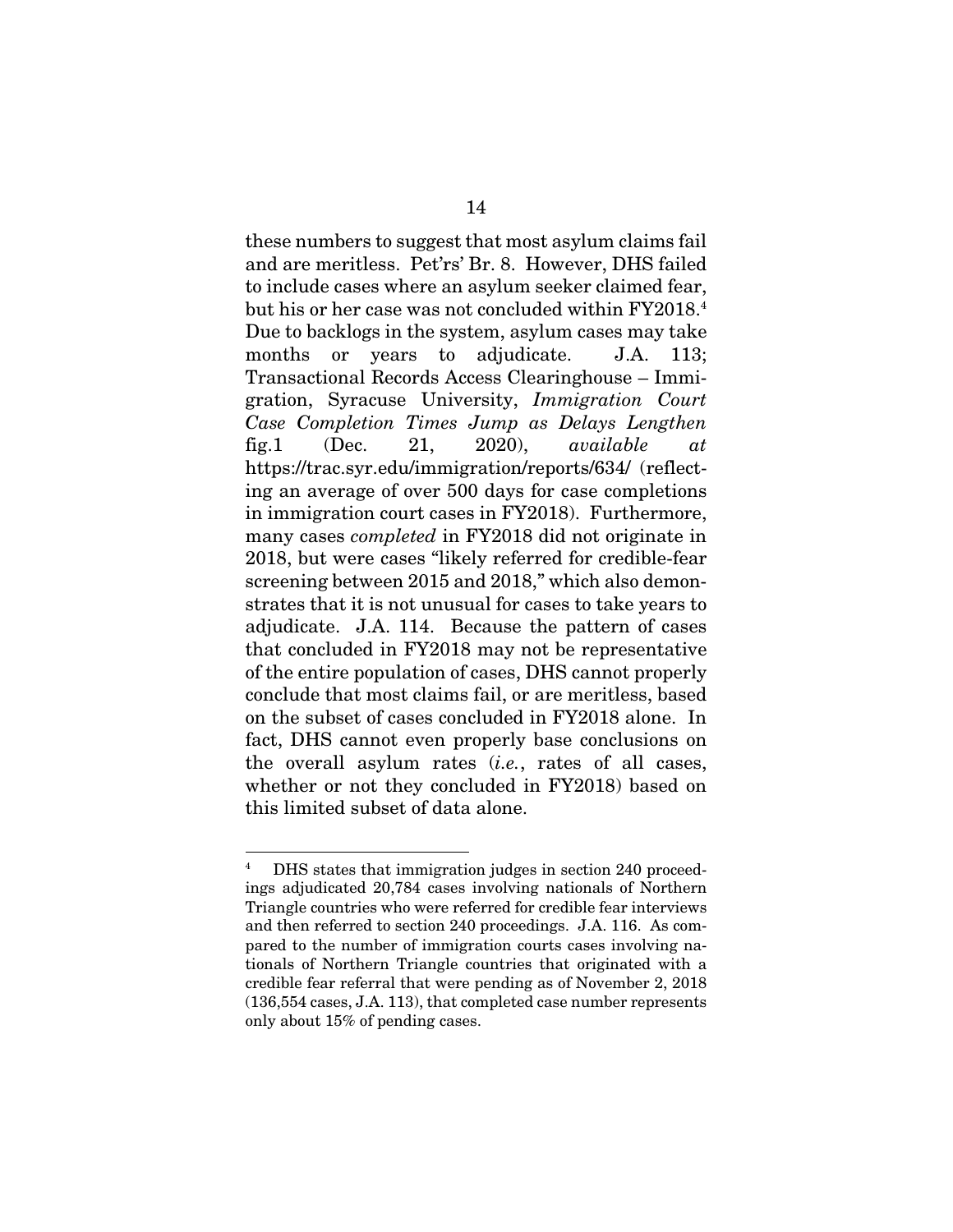In relying only on data from cases concluded in FY2018, DHS fails to consider whether cases that are 15 In relying only on data from cases concluded in FY2018, DHS fails to consider whether cases that are resolved more quickly have a higher tendency to yield resolved more quickly have a higher tendency to yield lower rates of meritorious cases and grants of asylum, lower rates of meritorious cases and grants of asylum, as they include cases in which no asylum application as they include cases in which no asylum application was filed and cases in which removal was ordered in was filed and cases in which removal was ordered *in*  absentia. Cases in which an asylum application was *absentia*. Cases in which an asylum application was filed and the asylum seeker appeared at his/her hear-filed and the asylum seeker appeared at his/her hearing generally require more time to adjudicate, and lead to significantly higher asylum grant rates. See ing generally require more time to adjudicate, and lead to significantly higher asylum grant rates. *See* J.A. 117. By relying only on data from cases that were J.A. 117. By relying only on data from cases that were completed within the year, the dataset may generate completed within the year, the dataset may generate an artificially high failure rate. Furthermore, DHS failed to account for the increase of asylum seekers in an artificially high failure rate. Furthermore, DHS failed to account for the increase of asylum seekers in 2018, which may have led to a greater number of quick 2018, which may have led to a greater number of quick denials for asylum in 2018 while the meritorious cases denials for asylum in 2018 while the meritorious cases<br>may not have been resolved in 2018. Therefore, the subset of cases that were adjudicated quickly is not a subset of cases that were adjudicated quickly is not a proper random subset of cases on which conclusions proper random subset of cases on which conclusions can be drawn regarding asylum rates of the entire can be drawn regarding asylum rates of the entire population of cases. population of cases.

### B. DHS's Reliance On FY2018 Statistics Alone Improperly Assumes That One Fiscal Year B. DHS's Reliance On FY2018 Statistics Alone Improperly Assumes That One Fiscal Year Is Representative Of All Future Cases. Is Representative Of All Future Cases.

DHS cites FY2018 data alone to suggest that most DHS cites FY2018 data alone to suggest that most asylum claims fail and most asylum claims are merit-asylum claims fail and most asylum claims are meritless. Pet'rs' Br. 8. However, DHS argues that in 2018, less. Pet'rs' Br. 8. However, DHS argues that in 2018, the United States experienced "a surge of hundreds of the United States experienced "a surge of hundreds of<br>thousands of migrants, many from the Northern Triangle of Central America..., [who] attempted to cross angle of Central America . . . , [who] attempted to cross through Mexico to enter the United States." Id. at 7. through Mexico to enter the United States." *Id*. at 7. DHS's arguments based on its statistics are invalid DHS's arguments based on its statistics are invalid because they do not account for this increase or ad-because they do not account for this increase or address how it may affect asylum rates. dress how it may affect asylum rates.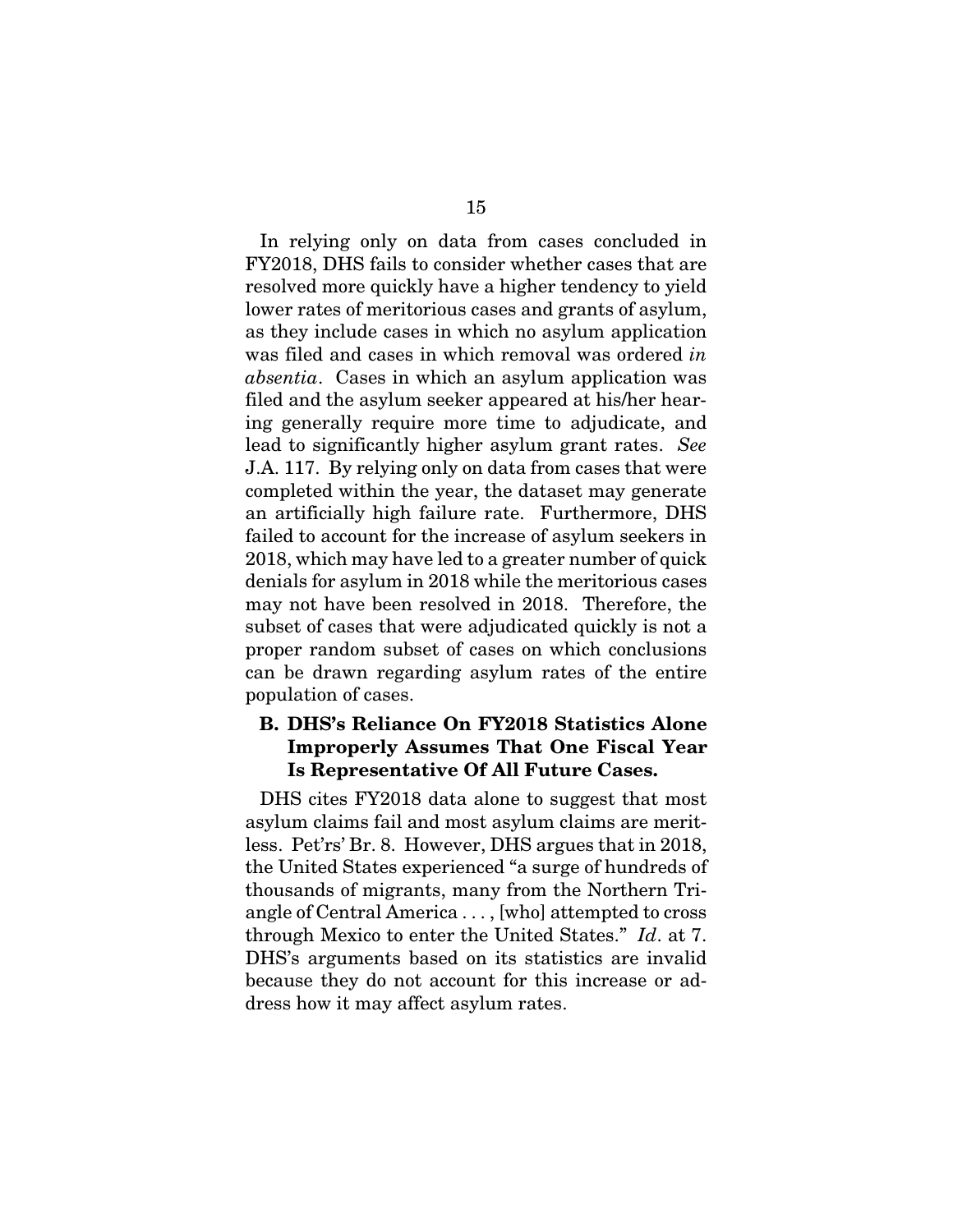Other statistics from FY2018 indicate that the in-16 Other statistics from FY2018 indicate that the increase in total number of cases in 2018 may well have crease in total number of cases in 2018 may well have had an impact on the numbers across the board. For had an impact on the numbers across the board. For example, according to EOIR's FY2018 statistics year-example, according to EOIR's FY2018 statistics yearbook, there was an increase of 31,664 initial case com-book, there was an increase of 31,664 initial case completions ("ICC")<sup>5</sup> in FY2018 as compared to FY2017 pletions ("ICC")<sup>5</sup> in FY2018 as compared to FY2017 (an increase of 21%). EOIR FY2018 Yearbook, *supra*, 9 fig.5, reproduced as Table 1 below.<sup>6</sup> Although the EOIR yearbook does not indicate the reasons for the increase in ICCs in FY2018, the fact that there was a EOIR yearbook does not indicate the reasons for the increase in ICCs in FY2018, the fact that there was a substantial increase is indicative that the numbers substantial increase is indicative that the numbers across the board may have been affected by the in-across the board may have been affected by the increase in migrants in 2018. Therefore, using FY2018 crease in migrants in 2018. Therefore, using FY2018<br>alone, conclusions cannot properly be drawn regarding the statistics of any other year, and cannot be indicative of the statistics of future years. dicative of the statistics of future years.

<sup>5</sup> EOIR defines an ICC as "the first dispositive decision ren- EOIR defines an ICC as "the first dispositive decision rendered by an immigration judge. For instance, an I-862 removal dered by an immigration judge. For instance, an I-862 removal<br>case is completed by an order of removal, relief, voluntary departure, termination, or other. An order granting a continuance, ture, termination, or other. An order granting a continuance, changing venue, or administratively closing a case is not a dis-changing venue, or administratively closing a case is not a dispositive decision and, thus, does not constitute a case comple-positive decision and, thus, does not constitute a case completion." EOIR FY2018 Yearbook, supra, at 5. tion." EOIR FY2018 Yearbook, *supra*, at 5. 5

Figure 5 of EOIR's yearbook is misleading because although the initial case completions (represented by the dark green bars) are greater than 180,000 in FY2018, the y-axis of the chart does not go higher than 120,000. As a result, the chart's visual not go higher than 120,000. As a result, the chart's visual presentation of the number of ICCs as compared to the other cat-presentation of the number of ICCs as compared to the other categories shown is grossly misleading; by looking at the dark green bars alone, one might be misled to believe that the number of egories shown is grossly misleading; by looking at the dark green bars alone, one might be misled to believe that the number of ICCs between FY2017 and FY2018 are similar when in fact there was a 21% increase, and the growth in the number of ICCs from FY2016 to FY2018 looks relatively flat, when there was in fact an increase of approximately 40%. an increase of approximately 40%. 6 Figure 5 of EOIR's yearbook is misleading because although the initial case completions (represented by the dark green bars) are greater than 180,000 in FY2018, the y-axis of the chart does ICCs between FY2017 and FY2018 are similar when in fact there was a 21% increase, and the growth in the number of ICCs from FY2016 to FY2018 looks relatively flat, when there was in fact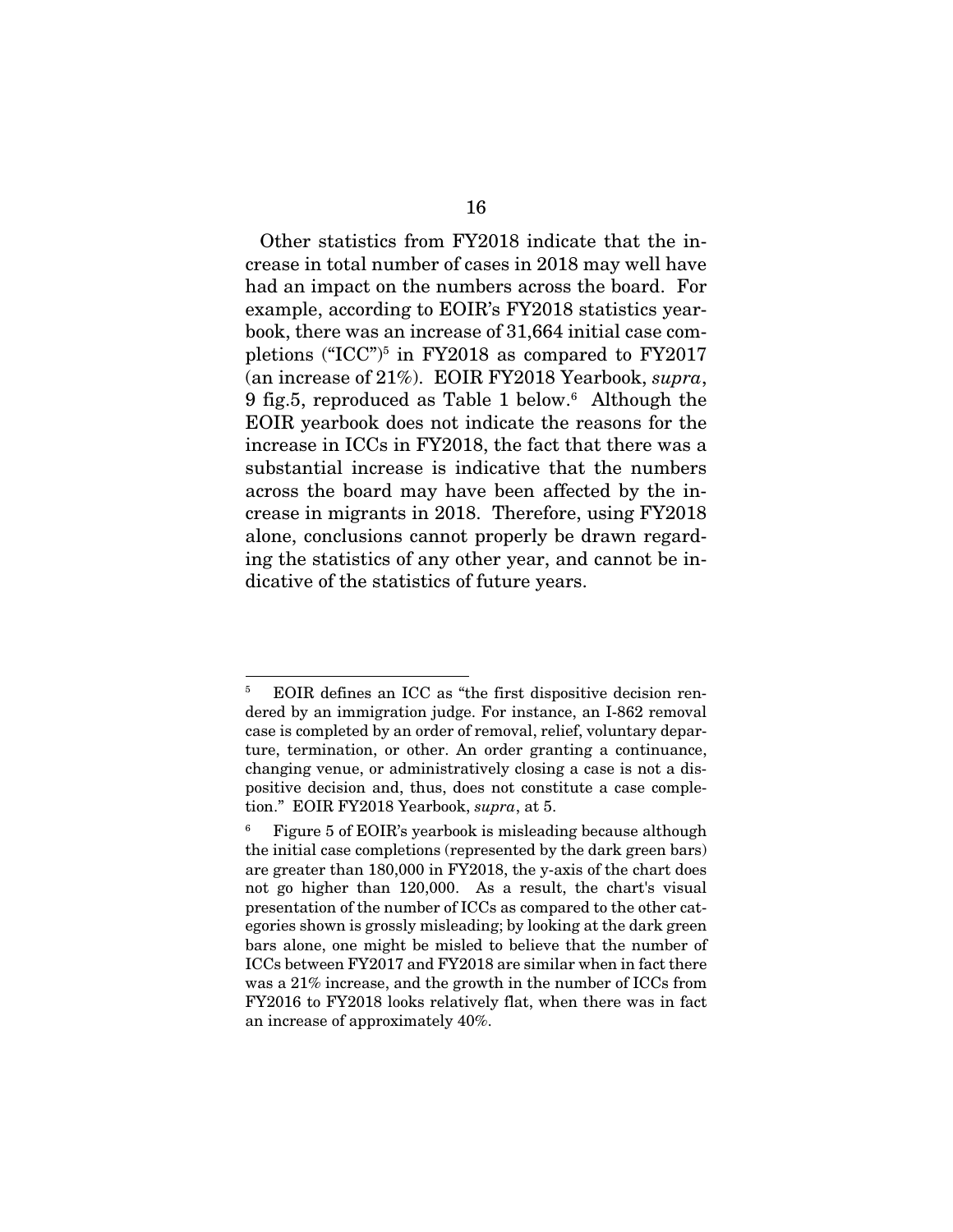

17

TABLE 1: Figure 5 from EOIR's FY2018 Yearbook.

DHS's reliance on data from FY2018 alone is also problematic because only a small subset of cases were completed during that fiscal year, and the impact of problematic because only a small subset of cases were completed during that fiscal year, and the impact of the remaining cases on the statistics is unknown. Due the remaining cases on the statistics is unknown. Due<br>to backlogs in the system, there were 136,554 total cases involving Northern Triangle migrants pending in the immigration courts that originated with a cred-cases involving Northern Triangle migrants pending in the immigration courts that originated with a credible fear referral as of November 2, 2018. J.A. 113. In ible fear referral as of November 2, 2018. J.A. 113. In FY2018, immigration judges completed just 20,784 cases, a small number as compared to the total num-FY2018, immigration judges completed just 20,784 cases, a small number as compared to the total number of pending cases. J.A. 116. It is improper to rely on such a small subset of the population and assume ber of pending cases. J.A. 116. It is improper to rely on such a small subset of the population and assume that it is representative of the entire population, espe-that it is representative of the entire population, especially because DHS has not made any efforts to ex-cially because DHS has not made any efforts to explain why it is representative. plain why it is representative.

# C. DHS's Selection Bias Is Analogous To Clas-C. DHS's Selection Bias Is Analogous To Classic Examples Of Selection Bias In The Statistics Literature. tistics Literature.

One classic example of selection bias in statistics is known as the "Wald's Planes" problem. See Abraham One classic example of selection bias in statistics is known as the "Wald's Planes" problem. *See* Abraham Wald, A Reprint of "A Method of Estimating Plane Wald, *A Reprint of "A Method of Estimating Plane*  Vulnerability Based on Damage of Survivors" by Abra-*Vulnerability Based on Damage of Survivors" by Abra*ham Wald (Nov. 3, 1980), available at *ham Wald* (Nov. 3, 1980), *available at* https ://apps .dtic. mil/dtichr/fulltext/u2/a091073 .pdf; https://apps.dtic.mil/dtic/tr/fulltext/u2/a091073.pdf;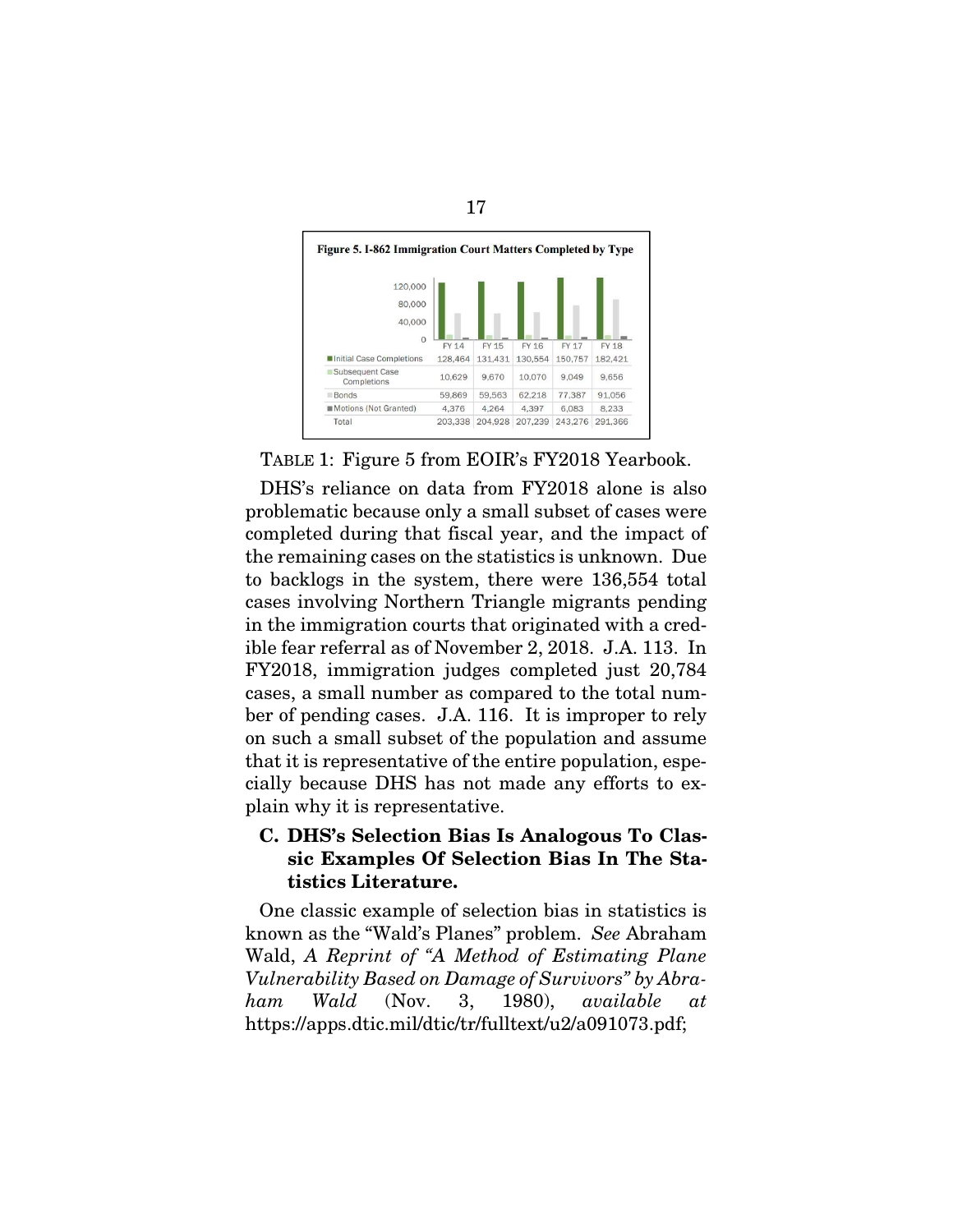Marc Mangel & Francisco J. Samaniego, Abraham 18 Marc Mangel & Francisco J. Samaniego, *Abraham*  Wald's Work on Aircraft Survivability, 79 J. Am. Stat. *Wald's Work on Aircraft Survivability*, 79 J. Am. Stat. Ass'n 259, 259-267 (1984). During World War II, en-Ass'n 259, 259-267 (1984). During World War II, engineers would study planes that returned from mis-gineers would study planes that returned from missions riddled with bullet holes and bolster the areas where the bullet holes were concentrated, reasoning that this was where the plane was most vulnerable. However, Wald recognized that these holes were actually where the planes were least vulnerable, because ally where the planes were *least* vulnerable, because those planes actually returned from their missions, those planes actually returned from their missions, whereas planes with bullet holes concentrated in whereas planes with bullet holes concentrated in other regions were shot down and never returned. See other regions were shot down and never returned. *See* Jordan Ellenberg, How Not to be Wrong: The Power of Mathematical Thinking 6 (2014). The engineers' er-Jordan Ellenberg, *How Not to be Wrong: The Power of Mathematical Thinking* 6 (2014). The engineers' erroneous reasoning is a well-recognized example of se-roneous reasoning is a well-recognized example of selection bias, as the engineers only examined planes lection bias, as the engineers only examined planes that returned from their mission, which were not representative of all planes. sions riddled with bullet holes and bolster the areas where the bullet holes were concentrated, reasoning that this was where the plane was most vulnerable. However, Wald recognized that these holes were actu-

resentative of all planes.<br>As in the Wald's Planes example, DHS's brief focuses on cases that may not be representative of the entire universe of asylum cases. Just as engineers fo-cuses on cases that may not be representative of the entire universe of asylum cases. Just as engineers focused incorrectly on the surviving planes to determine cused incorrectly on the surviving planes to determine where to bolster the planes, DHS incorrectly excludes where to bolster the planes, DHS incorrectly excludes cases that are not yet complete to reach its conclusion that most asylum claims are meritless.

Another well-known example of selection bias is cases that are not yet complete to reach its conclusion<br>that most asylum claims are meritless.<br>Another well-known example of selection bias is<br>known as the "healthy worker" effect. *See* A.J. McMichael, R. Spirtas & L. L. Kupper, An Epidemiological chael, R. Spirtas & L. L. Kupper, *An Epidemiological*  Study of Mortality within a Cohort of Rubber Workers, *Study of Mortality within a Cohort of Rubber Workers,*  1964-72, 16 J. Occupational Med. 458, 462 (1974); N.E. Breslow & N.E. Day, Intl Agency for Rsch. on *1964-72*, 16 J. Occupational Med. 458, 462 (1974); N.E. Breslow & N.E. Day, Int'l Agency for Rsch. on Cancer, World Health Org., Statistical Methods In Cancer, World Health Org., *Statistical Methods In*  Cancer Research: Volume II—The Design and Analy-*Cancer Research: Volume II—The Design and Analy*sis of Cohort Studies 17-18 (1987). Since the indus-*sis of Cohort Studies* 17-18 (1987). Since the industrial revolution, business owners have studied trial revolution, business owners have studied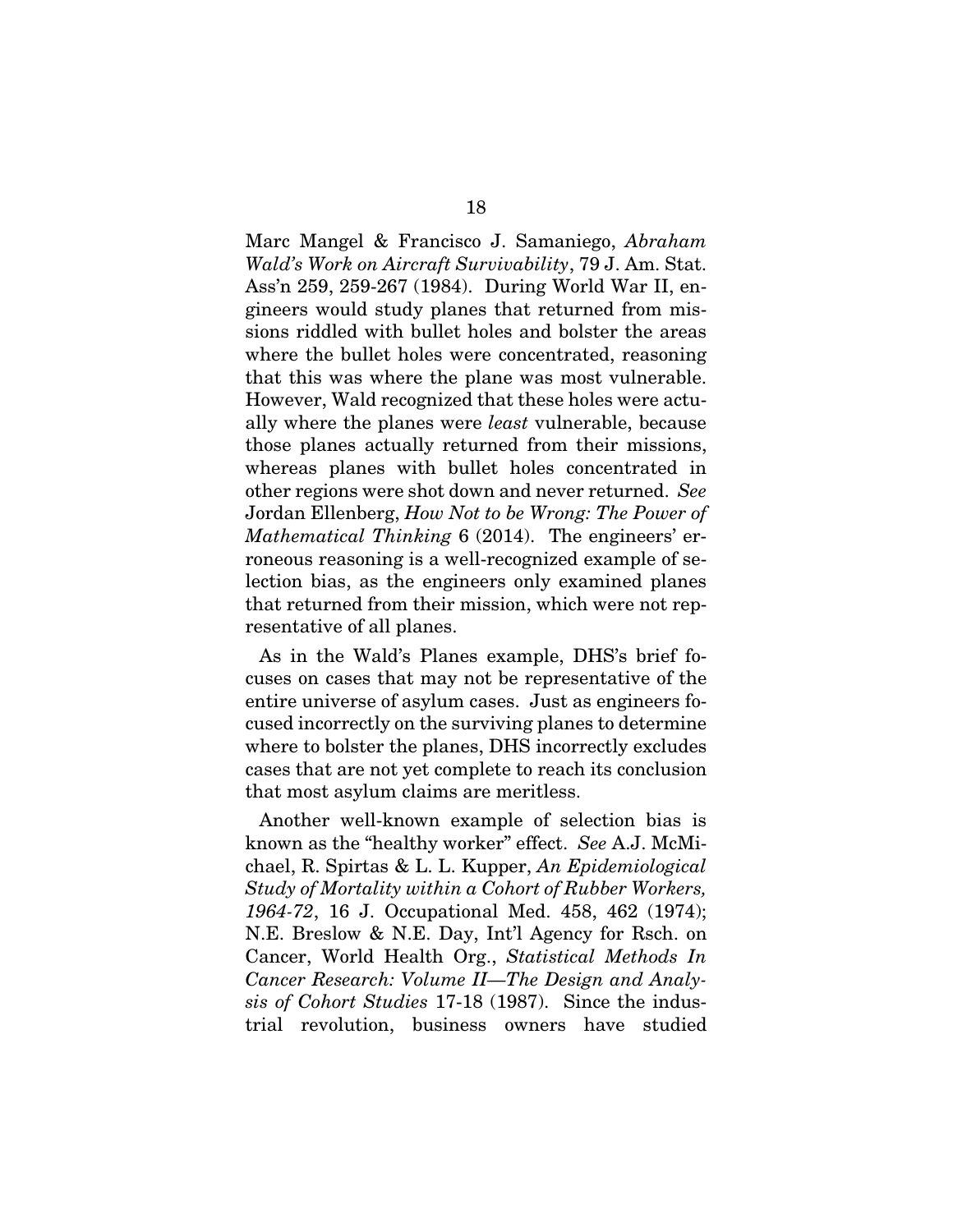occupational hazards, initially by comparing the health of factory workers to the health of the general population who lived nearby. From these compari-population who lived nearby. From these comparisons, it was found that workers in industrial towns sons, it was found that workers in industrial towns with notorious occupational hazards were generally healthier than residents of the nearby town. On this basis, businesses argued that workers were not disproportionally at risk and dismissed concerns about proportionally at risk and dismissed concerns about occupational hazards. However, this is another exam-occupational hazards. However, this is another example of selection bias: the studies failed to account for ple of selection bias: the studies failed to account for the fact that businesses generally hired workers who the fact that businesses generally hired workers who<br>were healthy enough to begin working and remained healthy enough to continue working, whereas nearby healthy enough to continue working, whereas nearby<br>towns included people who were not healthy enough to work and/or whose health had deteriorated as a re-to work and/or whose health had deteriorated as a result of the work. Thus, the current workers were not representative of their proximate counterparts because a study of the workers was inherently more cause a study of the workers was inherently more likely to yield a healthy result. 19 occupational hazards, initially by comparing the health of factory workers to the health of the general with notorious occupational hazards were generally<br>healthier than residents of the nearby town. On this<br>basis, businesses argued that workers were not dis-

Similarly, DHS is improperly focusing on a particu-likely to yield a healthy result. Similarly, DHS is improperly focusing on a particular subset of the population that is more likely to yield a particular result and does not take other potential lar subset of the population that is more likely to yield a particular result and does not take other potential factors into account. Just as a comparison of the health of workers to non-workers alone cannot be used factors into account. Just as a comparison of the health of workers to non-workers alone cannot be used to conclude that workers do not face disproportionate to conclude that workers do not face disproportionate health risks, a sample of cases that ended in FY2018 cannot be used to conclude that most cases do not have health risks, a sample of cases that ended in FY2018 cannot be used to conclude that most cases do not have merit. Both scenarios fail to consider other factors. merit. Both scenarios fail to consider other factors.<br>The healthy worker example fails to consider that healthy individuals are more likely to work, whereas healthy individuals are more likely to work, whereas DHS fails to consider that the cases that are quickly resolved are more likely to result in a denial of asy-DHS fails to consider that the cases that are quickly resolved are more likely to result in a denial of asylum. This problem is compounded by the purported "surge" of Northern Triangle migrants in 2018. Pet'rs' Br. 7. lum. This problem is compounded by the purported "surge" of Northern Triangle migrants in 2018. Pet'rs' Br. 7.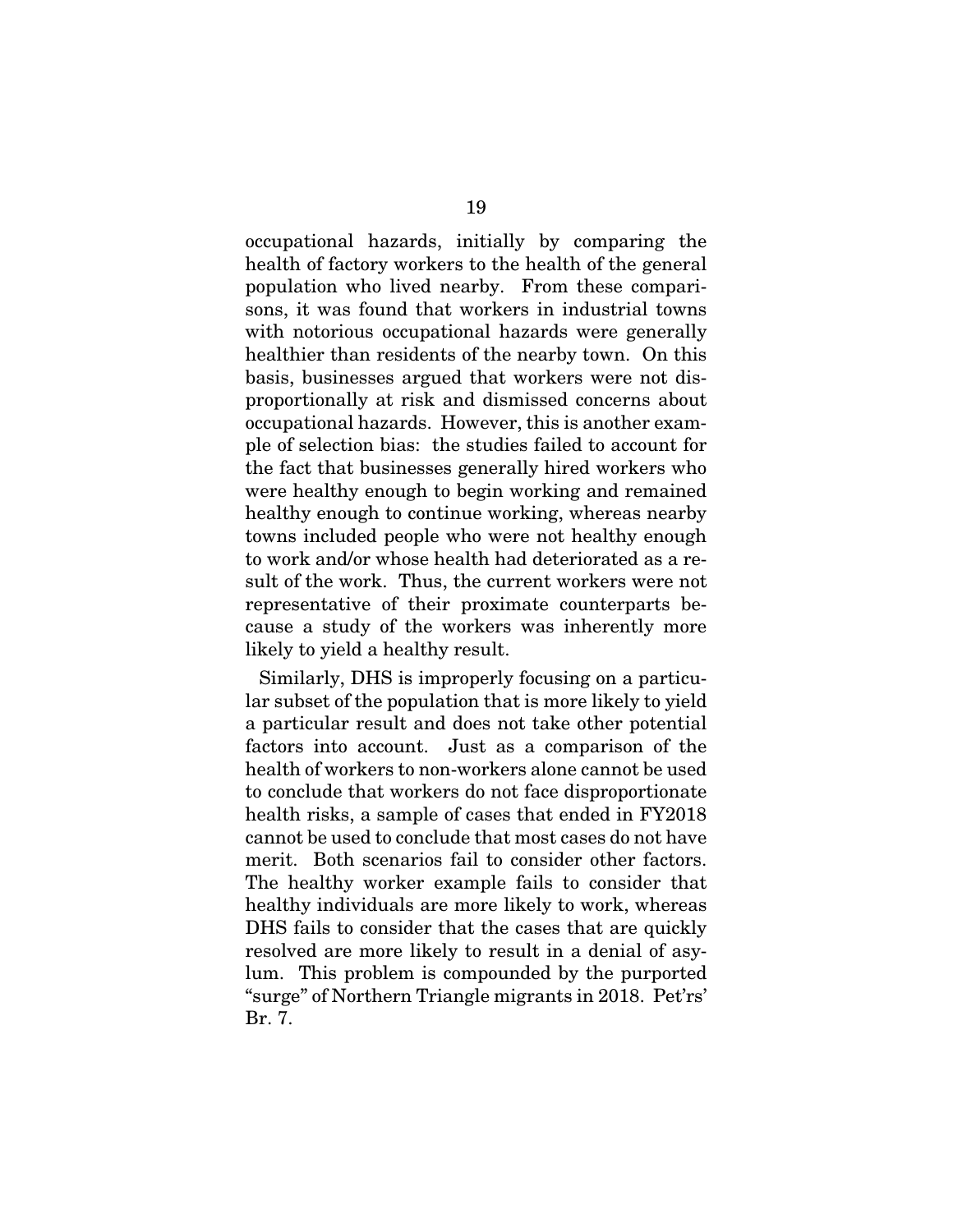### IV.THE REDUCTION IN MIGRANTS ARRIVING IV.THE REDUCTION IN MIGRANTS ARRIVING AT THE SOUTHERN BORDER CANNOT PROPERLY BE CLAIMED TO REFLECT A REDUCTION IN MERITLESS ASYLUM CLAIMS UNDER THE MPP. AT THE SOUTHERN BORDER CANNOT<br>PROPERLY BE CLAIMED TO REFLECT A<br>REDUCTION IN MERITLESS ASYLUM<br>CLAIMS UNDER THE MPP.

In its brief, DHS argues that the MPP has been In its brief, DHS argues that the MPP has been "enormously effective," citing a "dramatic reduction" in the number of migrants attempting to cross the "enormously effective," citing a "dramatic reduction"<br>in the number of migrants attempting to cross the<br>southern border and the purported reduction of 66,700 migrants detained or released into the United 66,700 migrants detained or released into the United States. Id. at 20. While the MPP may have reduced States. *Id.* at 20. While the MPP may have reduced the actual number of migrants approaching the bor-the actual number of migrants approaching the border and detained/released into the United States, this cannot be properly claimed to be the result of the MPP der and detained/released into the United States, this<br>cannot be properly claimed to be the result of the MPP<br>"weed[ing] out" meritless asylum claims.  $Id$ . at 4 (internal quotation marks omitted). Such a conclusion is ternal quotation marks omitted). Such a conclusion is scientifically untenable as it erroneously assumes, without any evidence, that the migrants deterred without any evidence, that the migrants deterred from reaching the border and/or those who were not from reaching the border and/or those who were not detained or released into the United States did not detained or released into the United States did not have meritorious asylum claims.

It is well known in statistics that mere correlation have meritorious asylum claims.<br>It is well known in statistics that mere correlation<br>does not equal causation. What this means is that observing two statistics moving together does not mean that an increase in one is causing an increase in the that an increase in one is *causing* an increase in the other. A well-known example of this principle is the correlation between increased ice cream consumption other. A well-known example of this principle is the correlation between increased ice cream consumption and increased physical assault rates. Susan Carol and increased physical assault rates. Susan Carol Losh, Dependent and Independent Variables, The Losh, *Dependent and Independent Variables*, The Wiley Blackwell Encyclopedia of Social Theory 2 Wiley Blackwell Encyclopedia of Social Theory 2 (2017). While it would be absurd to conclude that an (2017). While it would be absurd to conclude that an increased consumption of ice cream was causing more increased consumption of ice cream was *causing* more physical assaults, the data do correlate, maybe even physical assaults, the data do correlate, maybe even strongly. But using statistics in this manner is strongly. But using statistics in this manner is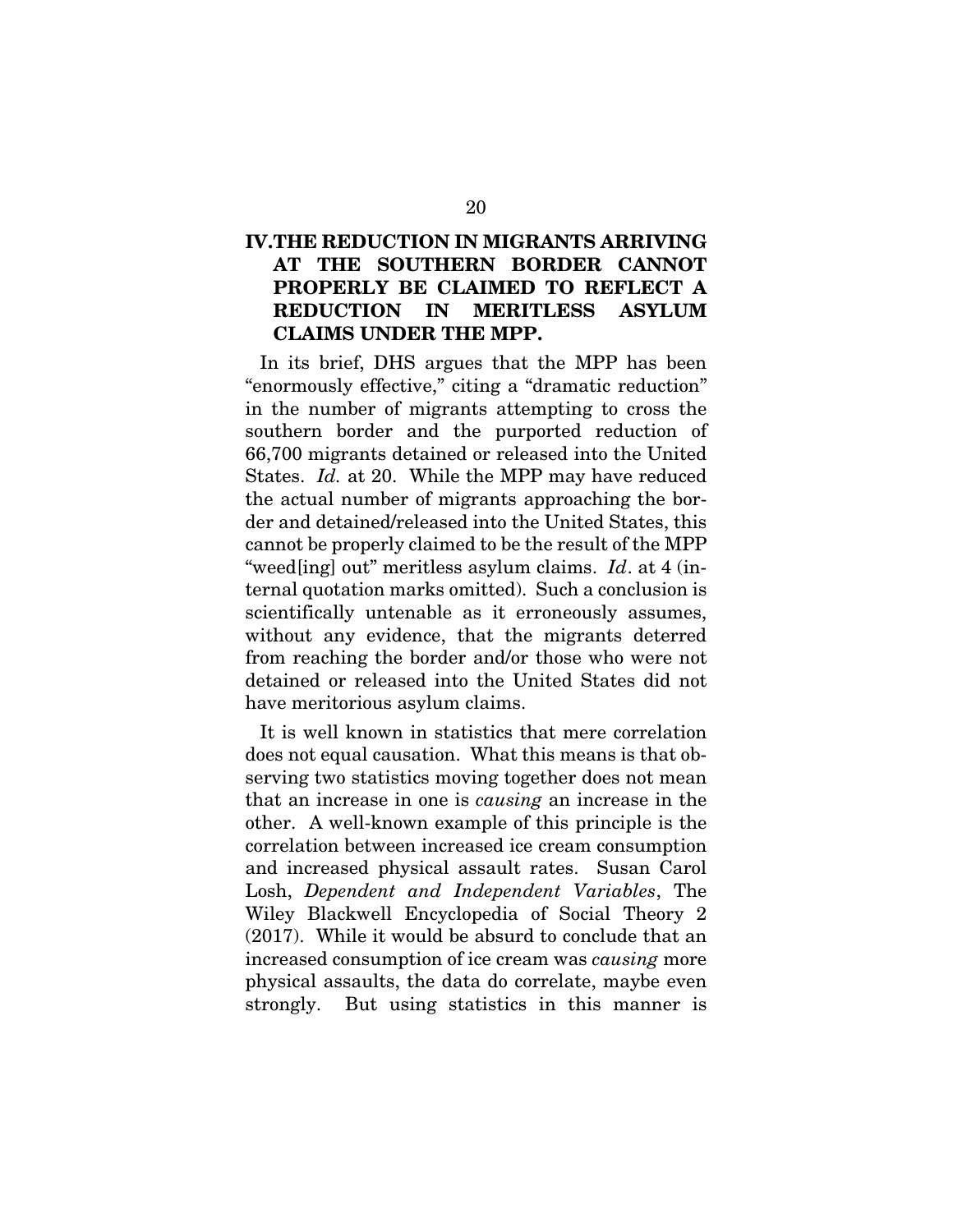incorrect as the analysis is not designed to prove cau-incorrect as the analysis is not designed to prove causation. *Id.* ("This spurious correlation does not happen because some mysterious ingredient in ice cream pen because some mysterious ingredient in ice cream provokes violence. Rather, it occurs because soaring provokes violence. Rather, it occurs because soaring temperatures increase both ice-cream consumption and assaults, an example of how correlation does not *and* assaults, an example of how *correlation does not*  imply causation.").

This fundamental principle is also well-known in the *imply causation."*).<br>This fundamental principle is also well-known in the<br>law. For example, courts have held in several situations that mere correlation is insufficient to prove cau-tions that mere correlation is insufficient to prove causation. See, e.g., Brown v. Ent. Merchs. Ass'n, 564 U.S. 786, 800 (2011) (rejecting numerous studies that pur-sation. *See, e.g.*, *Brown* v. *Ent. Merchs. Ass'n*, 564 U.S. 786, 800 (2011) (rejecting numerous studies that purport to show that exposure to violent video games port to show that exposure to violent video games causes harmful effects on children, because "[n]early all of the research is based on correlation, not evidence causes harmful effects on children, because "[n]early all of the research is based on correlation, not evidence of causation" and "[t]hey show at best some correlation" (internal quotation marks omitted)); Students tion" (internal quotation marks omitted)); *Students*  for Fair Admissions, Inc. v. President & Fellows of Harvard Coll., 980 F.3d 157, 199-200 (1st Cir. 2020) *for Fair Admissions, Inc.* v. *President & Fellows of Harvard Coll*., 980 F.3d 157, 199-200 (1st Cir. 2020) (finding that although statistical evidence that a per-(finding that although statistical evidence that a personal rating used in college admission was correlated sonal rating used in college admission was correlated with race, it did not show it was influenced by race); with race, it did not show it was influenced by race); Verisign, Inc. v. XYZ.COM LLC, 848 F.3d 292, 300 *Verisign, Inc.* v. *XYZ.COM LLC*, 848 F.3d 292, 300 (4th Cir. 2017) (affirming district court's decision to (4th Cir. 2017) (affirming district court's decision to exclude an expert report because it failed to distinexclude an expert report because it failed to distinguish between correlation and causation).

Applying this fundamental principle to the imple-guish between correlation and causation). Applying this fundamental principle to the implementation of the MPP, it is incorrect for DHS to con-mentation of the MPP, it is incorrect for DHS to conclude that the MPP reduced meritless asylum claims clude that the MPP reduced meritless asylum claims based solely on the reduction of migrants approaching the border and the reduction of migrants detained or based solely on the reduction of migrants approaching the border and the reduction of migrants detained or released into the United States after the MPP was implemented. Pet'rs' Br. 20. Without an appropriate plemented. Pet'rs' Br. 20. Without an appropriate statistical analysis using reasonable assumptions, statistical analysis using reasonable assumptions, DHS cannot support its conclusion, as it ignores all DHS cannot support its conclusion, as it ignores all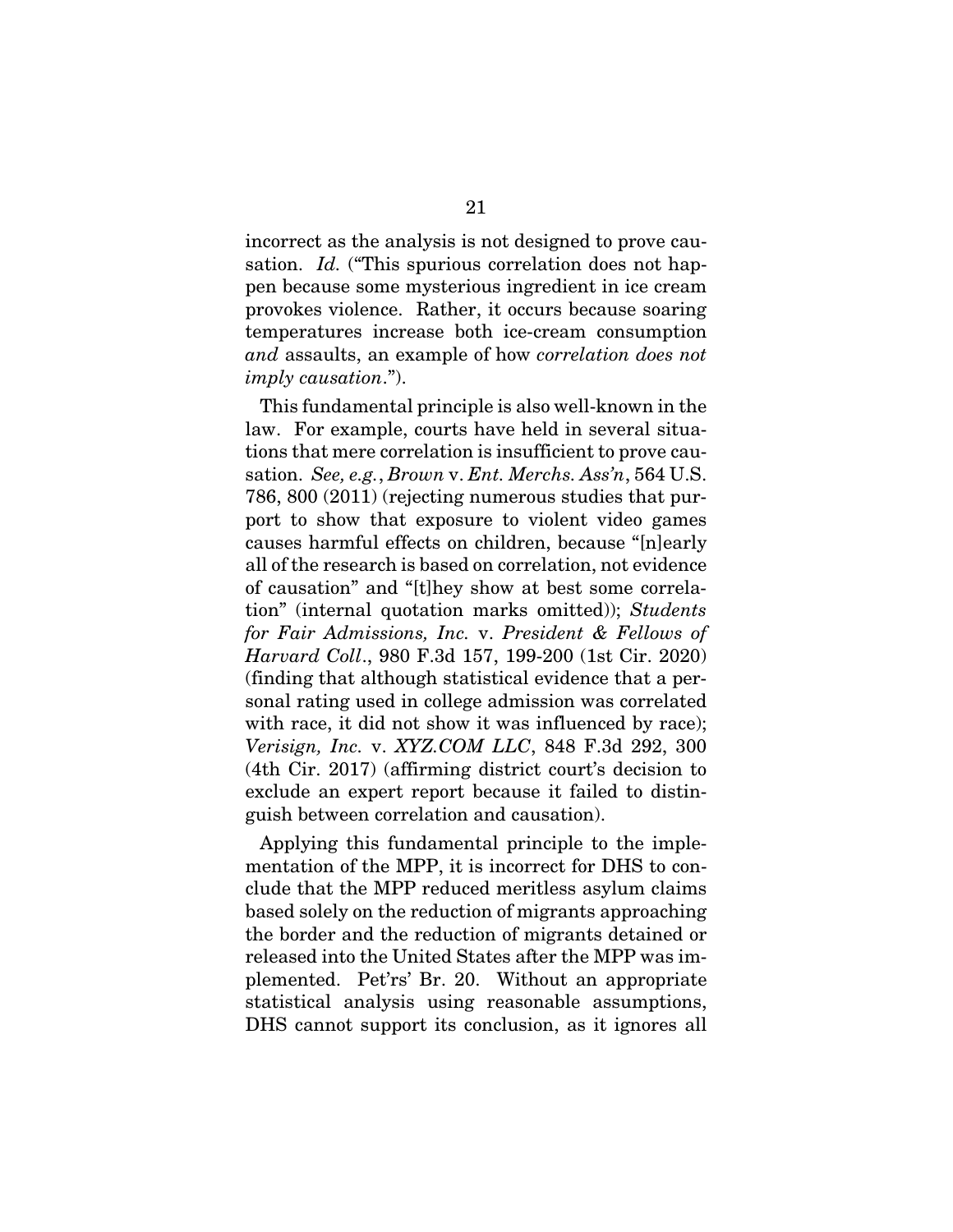other factors which may have influenced the reduction in asylum seekers. For example, DHS failed to consider whether asylum seekers with meritorious asylum claims may have been dissuaded from even ap-lum claims may have been dissuaded from even applying for asylum as a result of harsh conditions cre-plying for asylum as a result of harsh conditions created by the MPP. Resp. Br. 7-8 ("The dangers [asylum ated by the MPP. Resp. Br. 7-8 ("The dangers [asylum seekers] face in Mexico, the challenges of obtaining le-seekers] face in Mexico, the challenges of obtaining legal assistance from Mexico, and the delays in the gal assistance from Mexico, and the delays in the scheduling of their removal proceedings, have led scheduling of their removal proceedings, have led many to abandon altogether bona fide claims for pro-many to abandon altogether *bona fide* claims for protection."); id. at 8 ("Independent reporting confirms tection."); *id.* at 8 ("Independent reporting confirms that asylum seekers face a pattern of kidnappings, ex-that asylum seekers face a pattern of kidnappings, extortion, and death—and that many persons subject to MPP are forced to abandon their claims as a result."); MPP are forced to abandon their claims as a result."); id. at 36-37 (detailing numerous "grave risks that mi-*id.* at 36-37 (detailing numerous "grave risks that migrants face in Mexico" while awaiting their hearing date). Similarly, DHS failed to consider whether the grants face in Mexico" while awaiting their hearing date). Similarly, DHS failed to consider whether the social or economic reasons that precipitated the pur-social or economic reasons that precipitated the purported "surge" seen in 2018 may have changed, ported "surge" seen in 2018 may have changed, thereby reducing the number of migrants who felt thereby reducing the number of migrants who felt compelled to seek asylum. Thus, absent a proper sta-compelled to seek asylum. Thus, absent a proper statistical study, the fact that the number of migrants tistical study, the fact that the number of migrants has been reduced after implementation of the MPP has been reduced after implementation of the MPP cannot properly be claimed to demonstrate the "weed-cannot properly be claimed to demonstrate the "weeding out" of meritless asylum claims. ing out" of meritless asylum claims.  $22$ <br>other factors which may have influenced the reduction<br>in asylum seekers. For example, DHS failed to con-

### V. STATISTICAL DATA GENERATED AFTER THE MPP'S IMPLEMENTATION CANNOT BE USED TO JUSTIFY THE MPP. V. STATISTICAL DATA GENERATED AFTER THE MPP'S IMPLEMENTATION CANNOT BE USED TO JUSTIFY THE MPP.

Finally, DHS cites the reduction of 66,700 migrants Finally, DHS cites the reduction of 66,700 migrants detained or released into the United States after the implementation of the MPP to support its conclusion detained or released into the United States after the implementation of the MPP to support its conclusion that the MPP was "enormously effective." Pet'rs' Br. that the MPP was "enormously effective." Pet'rs' Br.<br>20. But this conclusion ignores the fact that any data collected after the January 28, 2019 implementation collected after the January 28, 2019 implementation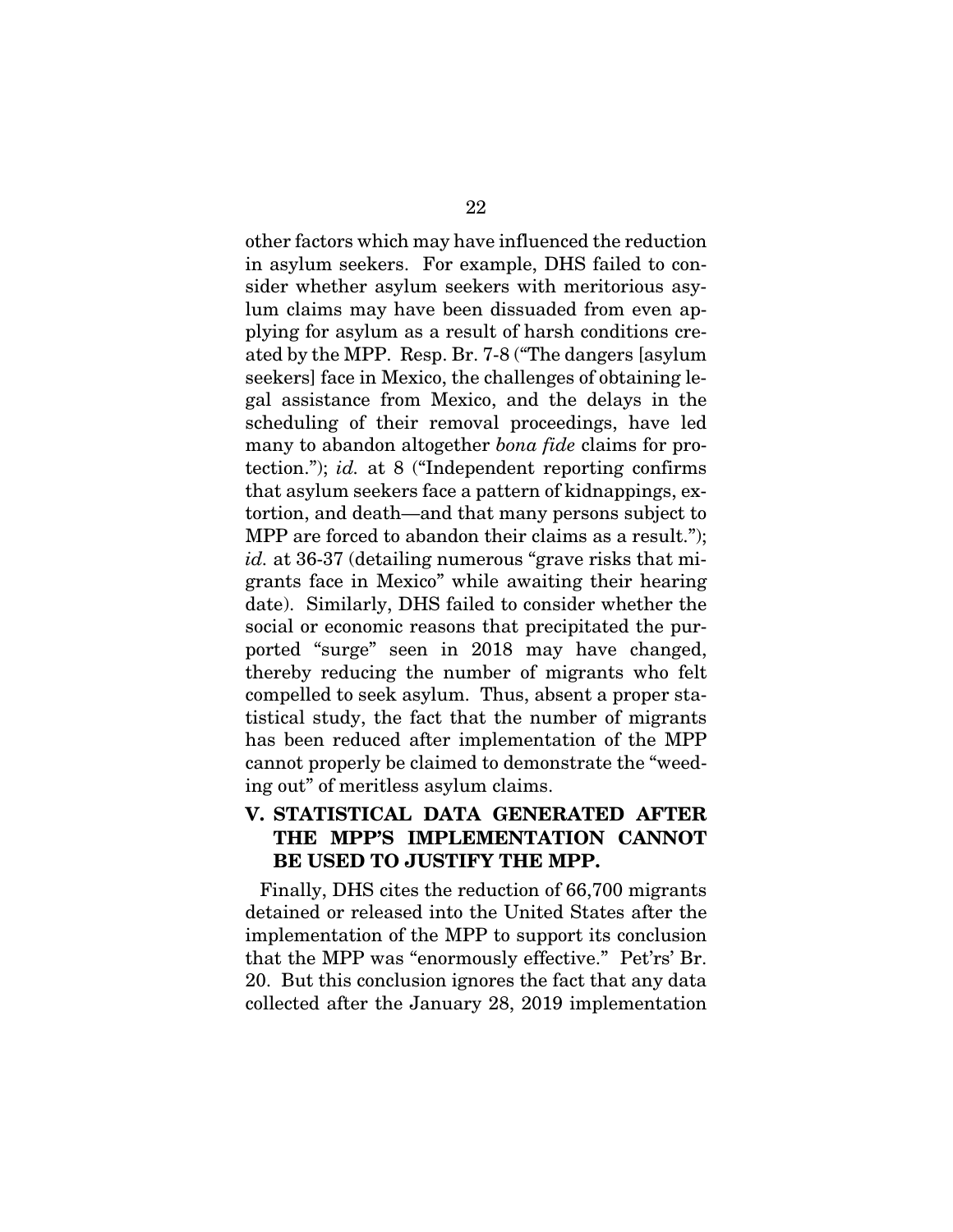date of the MPP may well have been influenced by in-23 date of the MPP may well have been influenced by instituting the policy itself. In fact, the mere implemen-stituting the policy itself. In fact, the mere implementation of the MPP itself complicates (and potentially confounds) the statistical problem of determining the rate of meritless asylum cases emanating from the Northern Triangle countries as it adds an additional Northern Triangle countries as it adds an additional factor to the analysis. To simply (and erroneously) as-factor to the analysis. To simply (and erroneously) assume that a reduction in asylum seekers is due to a "weeding out" of meritless asylum claims, relying on a "weeding out" of meritless asylum claims, relying on a reduction in the data caused by implementing the reduction in the data caused by implementing the<br>MPP is a self-fulfilling prophecy that is not scientifically sound. As a result, reliance on later data collected after the January 28, 2019 implementation of lected after the January 28, 2019 implementation of the MPP does not answer the core question of what percentage of asylum cases from the Northern Trian-percentage of asylum cases from the Northern Triangle countries are, in fact, meritless. gle countries are, in fact, meritless. tation of the MPP itself complicates (and potentially confounds) the statistical problem of determining the rate of meritless asylum cases emanating from the

### CONCLUSION CONCLUSION

For the foregoing reasons, while ASA takes no posi-For the foregoing reasons, while ASA takes no position on the wisdom or legality of the immigration pol-tion on the wisdom or legality of the immigration policies at issue in this case, DHS's use of statistics to icies at issue in this case, DHS's use of statistics to justify its adoption and implementation of the MPP is justify its adoption and implementation of the MPP is improper and should not be used to support its valid-improper and should not be used to support its validity. ity.